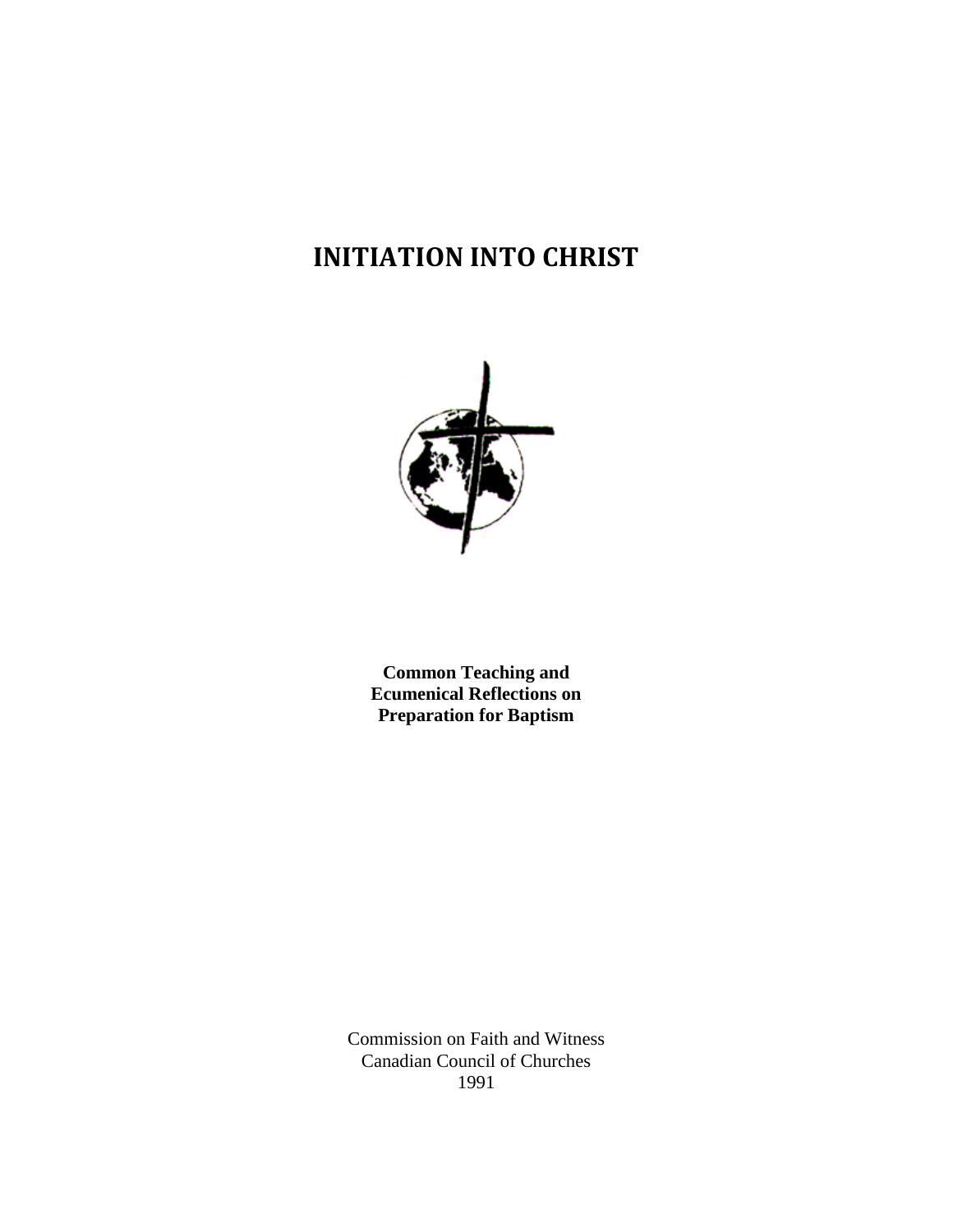## TABLE OF CONTENTS

| Introduction |                                                                 | 3  |
|--------------|-----------------------------------------------------------------|----|
|              | I. Beginning with the World: Its Goodness and its Brokenness    | 6  |
|              | II. God's Initiative in the World: Reconciliation and Wholeness | 10 |
|              | III. From Death to Life: Turning towards God                    | 13 |
|              | IV. Becoming God's People: Initiation into the Body of Christ   | 16 |
|              | V. Baptized by Water and Spirit: Called to New Life             | 21 |
|              | VI. Denominational Perspectives                                 | 23 |
|              | Participating Members of the Commission on Faith and Witness    | 30 |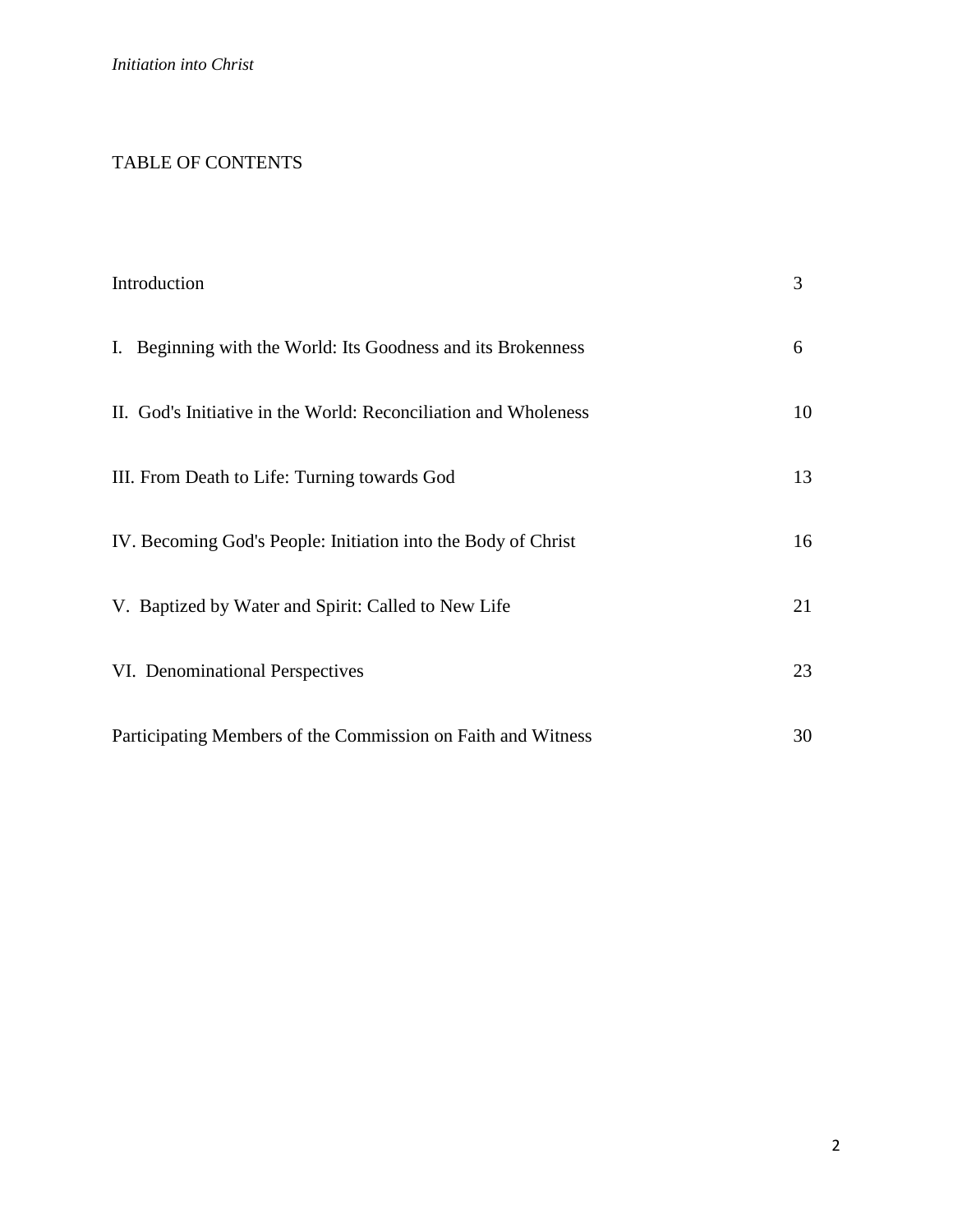# **Introduction**

## **A History of the Project**

In September 1975, five Christian churches in Canada announced that they had reached an understanding through which any one church would recognize the validity of baptisms conferred according to the established norms of the other churches. This agreement reflected the growing ecumenical consensus evident in such documents as the World Council of Churches study of "One Lord, One Baptism" (1960), the "Report on Baptism" from Montreal Faith and Order Conference in 1963, and in the Second Vatican Council's "Dogmatic Constitution on the Church in the Modern World" (1965) and its "Decree on Ecumenism" (1964). From these and other texts of that time emerges an affirmation of the ecumenical significance of baptism and a conviction that baptism is conferred only once. This discussion led various councils of churches, episcopal conferences and joint working groups to issue statements about mutual recognition of baptism in the 1970s. A study by the British Council of Churches not only endorsed mutual recognition of baptism as a step on the path toward Christian unity, but also proposed a common form of baptismal certificate which would encourage mutual recognition and reduce the number of cases of conditional baptism or re-baptism.

In Canada, the request for an ecumenical study of baptism was brought by the Joint Working Group of the Canadian Council of Churches (CCC) and Canadian Conference of Catholic Bishops to the Faith and Order Commission. In 1972, the Commission sent a report to the Churches with a two-part proposal:

- 1. that baptisms conferred with flowing water accompanied by the Trinitarian formula be accepted as valid;
- 2. that a common certificate of baptism be agreed upon and adopted.

Although the proposal was approved by United, Presbyterian, Lutheran, Anglican and Roman Catholic churches in 1975, the churches subsequently were unable to agree on a common baptismal certificate and in 1980 the Joint Working Group recommended that this second aspect of the proposal be dropped.

With the publication of the WCC's Faith and Order study paper on "Baptism, Eucharist and Ministry" (BEM) in 1982, ecumenical discussion of baptism was given new impetus. As many Canadian churches were considering their responses to BEM, the CCC's Faith and Order Commission planned a consultation on the pastoral and practical implications of recognizing in that document an expression of "the faith of the church through the ages." The consultation in November 1985 invited participants to examine questions from the perspective of operative as well as stated theological positions. Among its recommendations for the ongoing work of the Commission was the suggestion that, given the agreement achieved regarding the meaning and practice of baptism, it might be possible to develop a common catechesis on baptism.

In the spring of 1986, the Faith and Order Commission began work on this new project. As a first step, baptismal liturgies from eight member churches were compared to identify both common and divergent elements. Discussions developed to include reflection on experience, biblical interpretation, and points of theological agreement and difference. At the Triennial Assembly in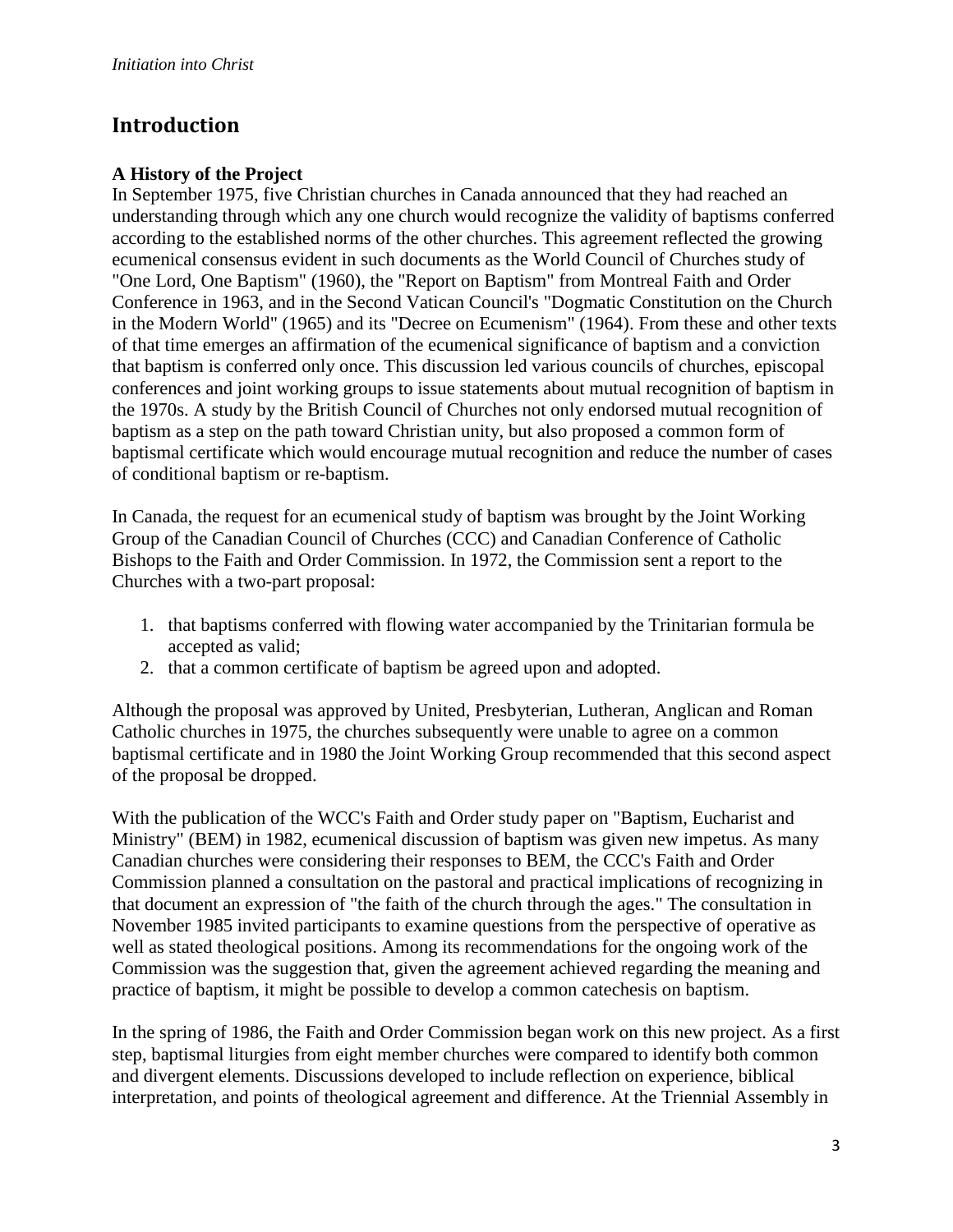May, 1988, an outline of the project and sections of the draft text were reviewed in workshop groups. Comments and suggestions from the participants have been incorporated in the text which is presented here.

#### **The Present Document**

This study presents common elements identified in the Commission's reflection on Scripture, theology, and experience which are pertinent in the preparation of individuals for initiation into the Body of Christ. The material is divided into five sections. Each unit includes a discussion of human experience, theological reflection, a consideration of the biblical witness, and questions for further consideration. In addition, a final section includes brief statements from members of the Commission on Faith and Witness, summarizing the distinctive perspectives on baptism and Christian initiation from their particular traditions.

#### **Suggestions For Use**

This study has a variety of possible uses:

- with those people considering baptism for themselves or for their children, or those making a personal profession of faith
- as a resource for ecumenical dialogue and study within a community  $\bullet$
- as a live-session study for congregational or other study groups
- as a reflective Lenten study  $\bullet$
- as a unit on baptism in a confirmation or catechetical curriculum
- with persons preparing for renewal of their baptismal vows
- as a resource for pastors in pre-marriage and baptismal counselling
- as a resource for teachers of religious education programs at the secondary school level.

In many instances this booklet will be used as a resource for small group discussion. Here are some things to consider when working with adult groups.

Adults learn by associating new information with what they already know or do. They learn only what they can integrate with their present lives or their plans for the future. Therefore, the "Questions for Reflection" presented here ask people to reflect in a fairly intimate way on their past experiences, and their future hopes and expectations.

This pattern of learning by association also has implications for the shape of study groups.

First, it means that adults must have opportunity to make the association between the new information and their own experience. Lecture input, by itself, is not enough. Adults will learn better when they have opportunity for discussion in relatively small, confidential groups, where they can relate their own experiences and make connections with the new information that has been presented.

Secondly, many adults feel threatened by new learnings. If they have to integrate those learnings into their existing lives, the new understandings may upset some previous beliefs. Therefore, they learn best in a non-threatening environment, where each person's experiences and opinions are valued, not judged.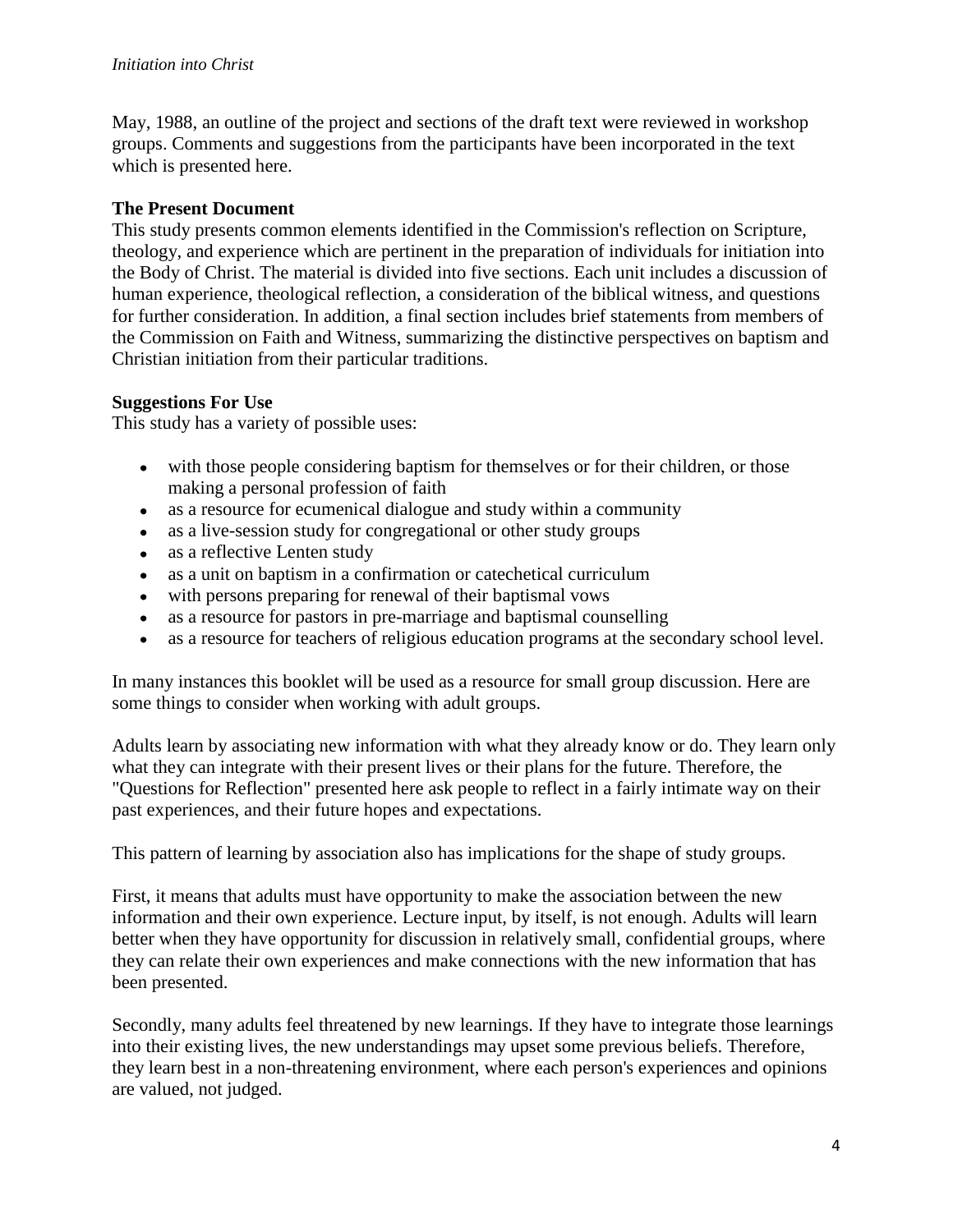#### **The Leader's Role**

The leader must set the example. That means, firstly, providing a non-threatening environment.

The opening of any group meeting is a critical time. People need to be set al case. Sometimes this can be done by singing songs. Some use get-acquainted games or activities. Providing coffee or dessert often works well. Brainstorming sessions can involve people without risk or ridicule. Whatever method you use, remember that every group, as it is formed, will need some time to get at ease with its members including any smaller subgroups that people go to for discussion.

Setting an example is particularly important during a time of input, if there is to be a lecture or presentation of information. If the speaker hides behind abstract principles or generalities, or refers only to other people's experiences, the participants will follow the speaker's lead. They will be less likely to associate the message with their own lives. Therefore, it is essential that leaders take the time to reflect on their own experiences and be willing to share these with the group.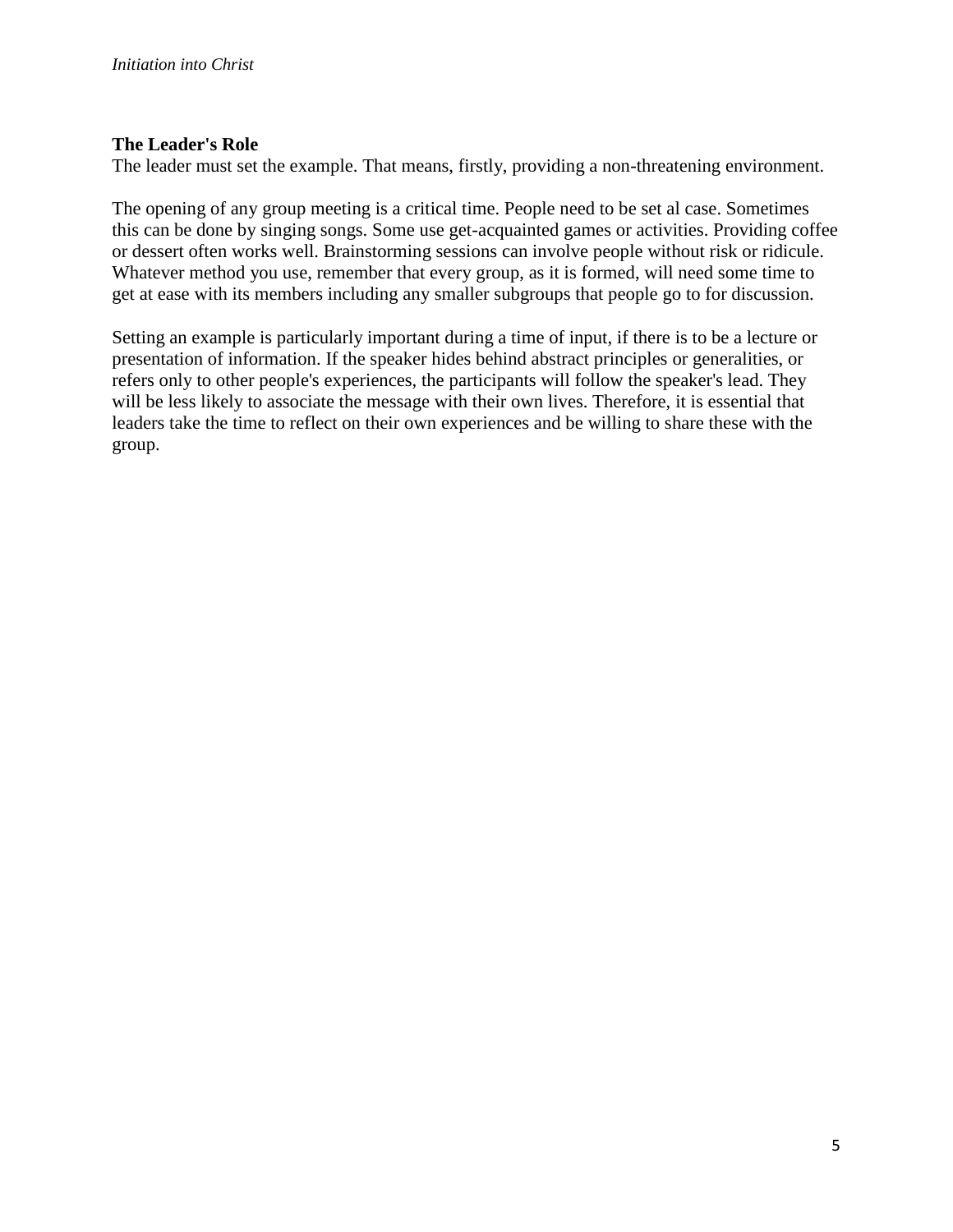# **I. BEGINNING WITH THE WORLD: ITS GOODNESS AND ITS BROKENNESS**

#### **Reflections on Human Experience**

#### **Conflicting Experiences of the World**

Daily life is filled with mixed, even conflicting, messages. On the one band, the goodness of the world is displayed in the ever changing landscapes of natural beauty and enjoyed in the varying rhythms of music. Human relationships provide mutual love and comfort. Kind acts of a stranger offer encouragement. In all of this there is a sense of God's delight in the goodness of creation. On the other hand, ugliness and violence assert themselves. Toxic wastes choke the world, destroying its natural health and beauty. People starve amid plenty. Powerful regimes brutally repress those who call for freedom and justice. Homes are broken, women battered, children abused.

Any glimpse at history, current events, or the environment, makes it apparent that human beings have never succeeded at building a perfect community. The best of human endeavours do not sustain themselves. Projects begun with good intentions fall short of what they might be. Progress and goodwill have limits because of the human inability to persevere in ways that are truly generous. Therefore, in the midst of the good world that God has made, corruption persists, seemingly beyond repair.

#### **What Christians Believe about the World**

The Bible affirms the goodness of creation, but at the same time refuses to mask its painful distortions. The Scriptures describe the situation of humankind as having missed the mark, falling short of its intended purpose; as alienated from, or even hostile to, God and one another. This distortion of God's intention is called sin. Biblically speaking, sin is always more than the sum total of personal misdeeds. It has enslaving power in human life. However, human beings are more than victims of sin; they participate in it.

This is what the church has attempted to describe in speaking of original sin. Everyone born into this world enters a world made by God, intended to live for and through God, yet that same world is corrupted and disordered by sin. All suffer from the pervasive presence of sin in the world-from relationships which are less than perfect, from deprivation of various kinds, from participation in corrupt institutions. In a sense, even the newborn child is beginning to die.

However, Christian understanding of reality goes beyond a stating of the fact of sin. It says that God has identified with the condition of humanity and of this world; that in Jesus Christ God took on human suffering and defeated sin. God bas entered the human plight and offers restoration to wholeness. Repentance is possible. People are called by God to turn from sin's enslavement toward God.

It is because of Christ that Christian believe the convulsions of the entire creation are not only the death throes of an old and tired order, but the birth pangs of a new. In Christ, the new creation dawns amid and against the most brutal evil. Believers find the strength in God to love, to seek justice, to care for this universe, eagerly anticipating the new world where divine justice will be complete and God will be fully manifest. God has established the Church as a community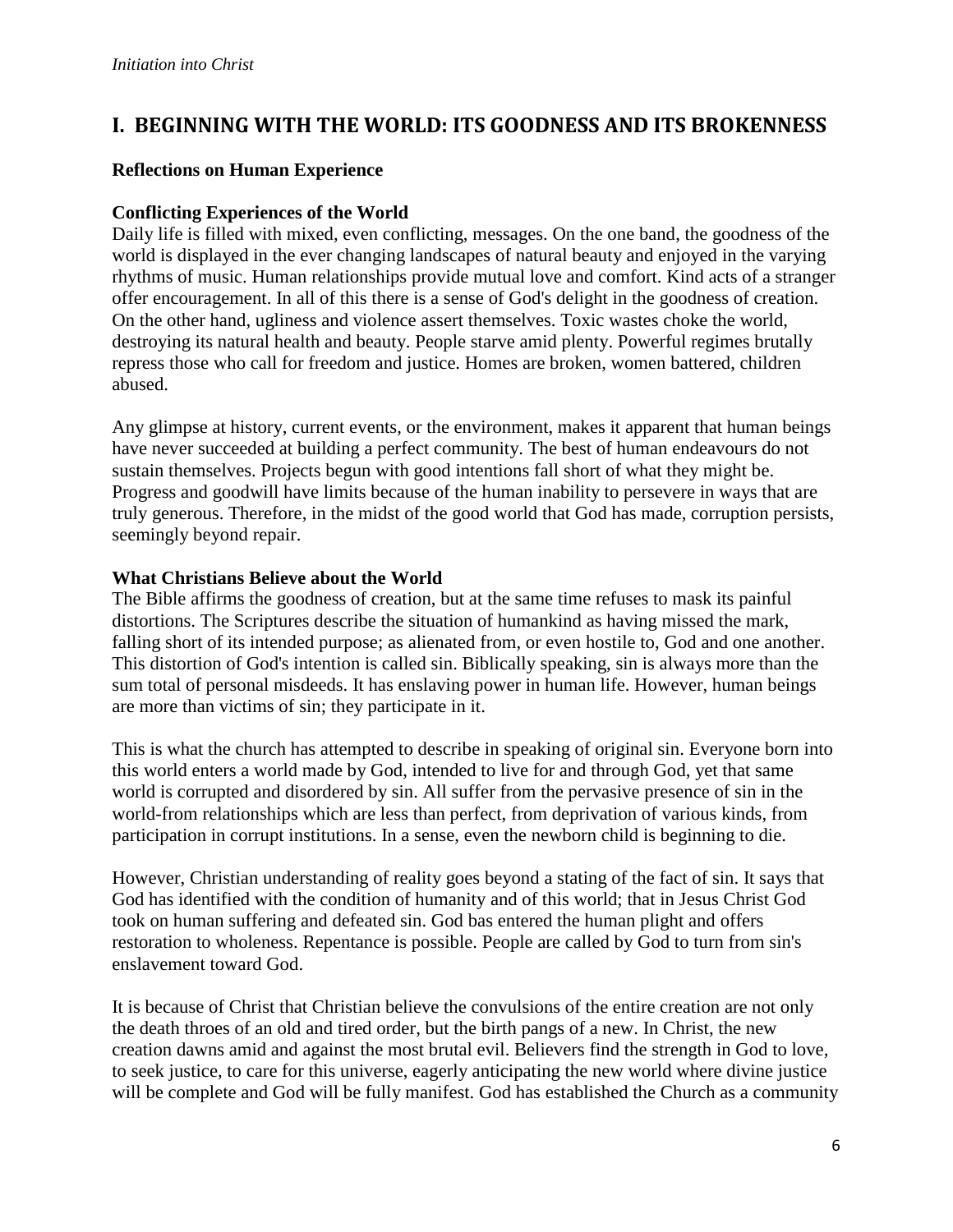in which new and right relationships may grow in hopeful anticipation of the new creation. Although the Church as a human institution shares in the corruption of the world, nevertheless as a community in Christ it also holds out a vision of mutual service and acts as a witness to the goodness of God in and for a broken world.

#### **Questions for Reflection**

When have you experienced goodness or satisfaction in your life? When have you experienced brokenness or conflict? Do you approach God differently in times of trouble compared with times of well-being? How do you share in or contribute to goodness in the world? Do you see any ways in which you encounter or contribute to evil or brokenness?

## **Considering the Biblical Witness**

#### **Hearing the Word: Life's Conflicting Realities**

Genesis 1 - the world is created good.

Genesis 3-4 - from the very beginning human beings choose to act against God's intention for them and for creation. Genesis 6 - human perversity continues.

Genesis 11 - human endeavours come to nothing because of ambition and divisiveness.

Psalm 14 - no human beings do good in themselves.

Psalm 31:10-16 - the isolation of the outcast.

Psalm 69:1-22 - the suffering of the innocent at the hands of the violent.

Job 7 - the agony of personal suffering.

Isaiah 52:13-53:12 - God's servant accepts suffering for the sins of many.

Romans 8:18-23 - hope from God in the midst of corruption.

#### **Telling the Story: In the Beginning**

In the beginning...there is God. But we cannot speak of those days before the worlds began to be; we must begin at that which is the beginning for us, the time when God began to create the building blocks of life. It is shrouded in mystery and no description can do this time justice. Perhaps poetry and song and story are the best we can do when faced by mystery. So in Genesis chapters 1 and 2, there are poetic stories about ...the beginning.

These stories say many things to us. They tell us God is in control of the processes of creation. They tell us that God made things and animals and, yes, people, "good." See how often that simple word is repeated in the first chapter of Genesis! Both because we are part of a good creation and because we, male and female alike, share what is called "the image of God," we were made in the beginning to be good (Genesis 1:26).

There is much to hear in these stories but before we leave them, let us note the role of water in them. In Genesis 1, brought perhaps by the ancestors of Israel from the flood plains of Mesopotamia, water is chaos. It must first be restrained by God so that creation may continue, and still it threatens life (Genesis 1:2, 6-10). The second chapter of Genesis contains another story. Perhaps this story, which many scholars think is even older than the first, was repeated by campfires beside desert oases. Here water is a necessity of life; it wells up from the ground in "Eden," and from the waters of Eden flow four streams (Genesis 2:6). Both life and threat of death are there from "the beginning" and both are linked to water.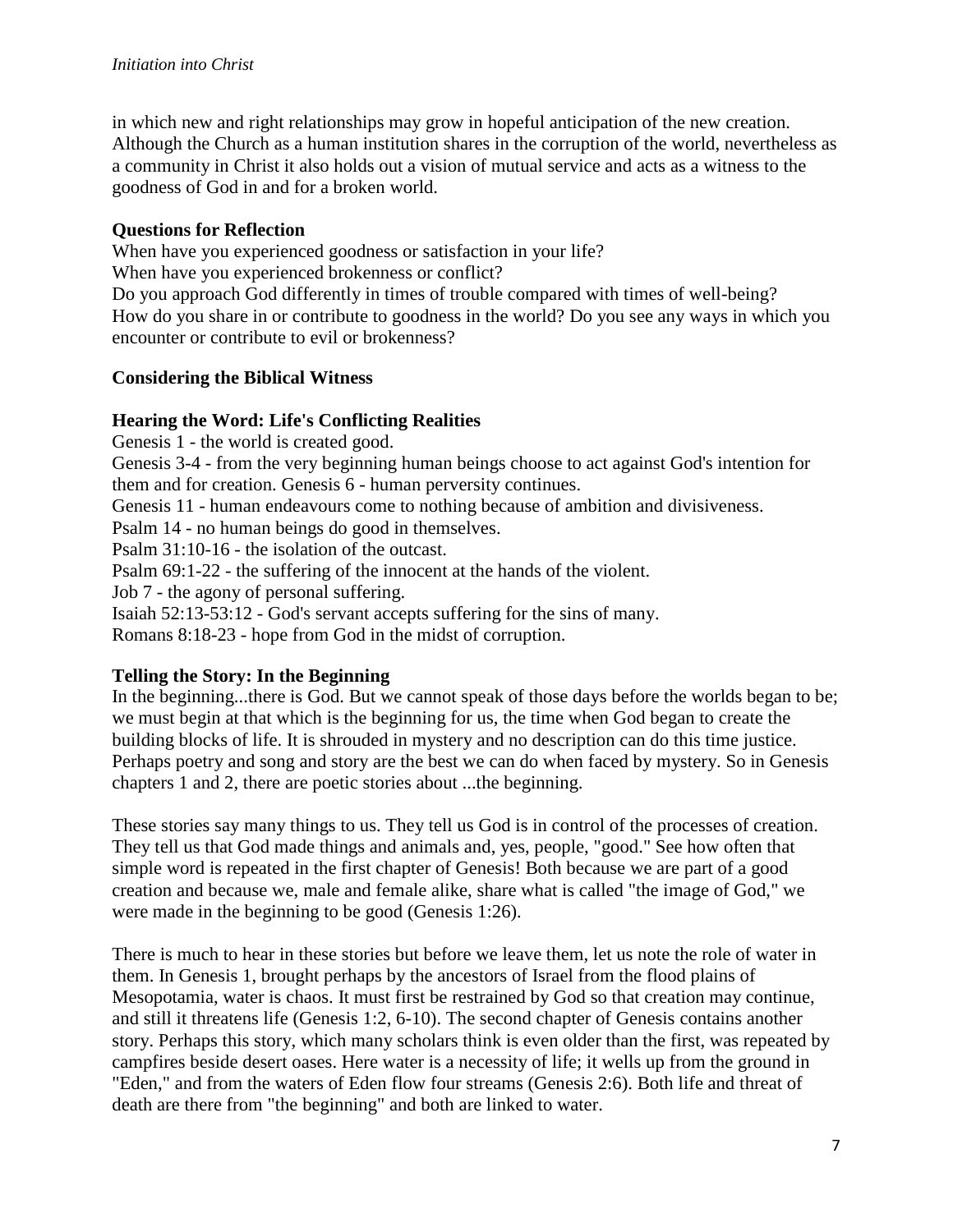The story continues, however; humanity does not remain in Eden. The sad tale of Genesis 3 is not about apples; it is about choices. The story tells us that from the beginning we human beings have made wrong choices. We pretend to be what we are not; we try to make ourselves into our own gods. What we choose makes us hide from God and distorts our relationship with one another (Genesis 3:5-8). We are separated from God and from the wonderful garden God made (Genesis 3:22-4). The story does not end there; wrong choices go on and evil spreads. There is murder, even of brother by brother (Genesis 4), vindictiveness (Genesis 5:17-24), vaunting ambition (Genesis 11), and wickedness of every sort, wickedness so great it makes God wish to destroy humanity itself (Genesis 6-8). All our relationships - with others, with the rest of creation, with God - are profoundly damaged.

The story of spreading evil comes on beyond the first 11 chapters of Genesis throughout the Bible. There is murder, theft, sexual immorality, oppression of every sort, even among the "righteous." (Consider, for example, the story of David and Bathsheba, 2 Samuel 11-12, or the account of relations of the prophet Elijah with King Ahab and Queen Jezebel, 1 Kings 16-22.) Moreover, the relationship with God continues to be damaged and humanity continues to set up idols of every sort, some of which are personifications of forces in nature, but some of which are, as in the beginning, merely representations and extensions of ourselves.

The story extends beyond the Bible as well. The daily paper brings us tales of every form of evil at work in our world. Some of it occurs by conscious choice; some of this evil now seems simply to well up within us. Nor is evil merely personal or individual. It infects all that we create and the systems by which we live. At this point we introduce that old biblical word "sin." We often think of sin as specific acts of wrongdoing but the Bible frequently uses the word to mean something much more fundamental. Sin sums up in a word that brokenness or disorder in all persons and societies which inevitably issues in wrong-doing. Sometimes, especially in the writings of the apostle Paul, sin is pictured as a power to which we are captive. (Romans 7 is worth considering in this respect.) Because we are human, we are all involved in sin, both as participants and as victims. We all experience the brokenness and the emptiness it causes. (See Psalms 14, 31, 69; Romans 1:19-3.)

In the end we see that the Bible presents an ambiguous picture of ourselves. On one hand it exclaims, "You have made them a little lower than God, and crowned them with glory and honour" NRSV (Psalm 8:5). On the other hand, "There is no one who is righteous, not even one; there is no one who has understanding, there is no one who seeks God. All have turned aside, together they have become worthless" (Romans 3:10-12, loosely quoting Psalm 14). To those who offer one-sided estimates of the human condition, we will always respond with both agreement and disagreement. To the optimist who believes in progress and sees in humanity only goodness and perfectibility, we will say "Yes, but..." To the cynical pessimist we will likewise announce, "Yes, but..." We know now that in humanity there is much that is good and much that is ill. The Bible recognizes both sides of what we are.

#### **Questions for Reflection**

Do you tend to be pessimistic or optimistic about the people you meet, work with, etc. ? Why? Can you think of examples which suggest to you the "enslaving" power of sin?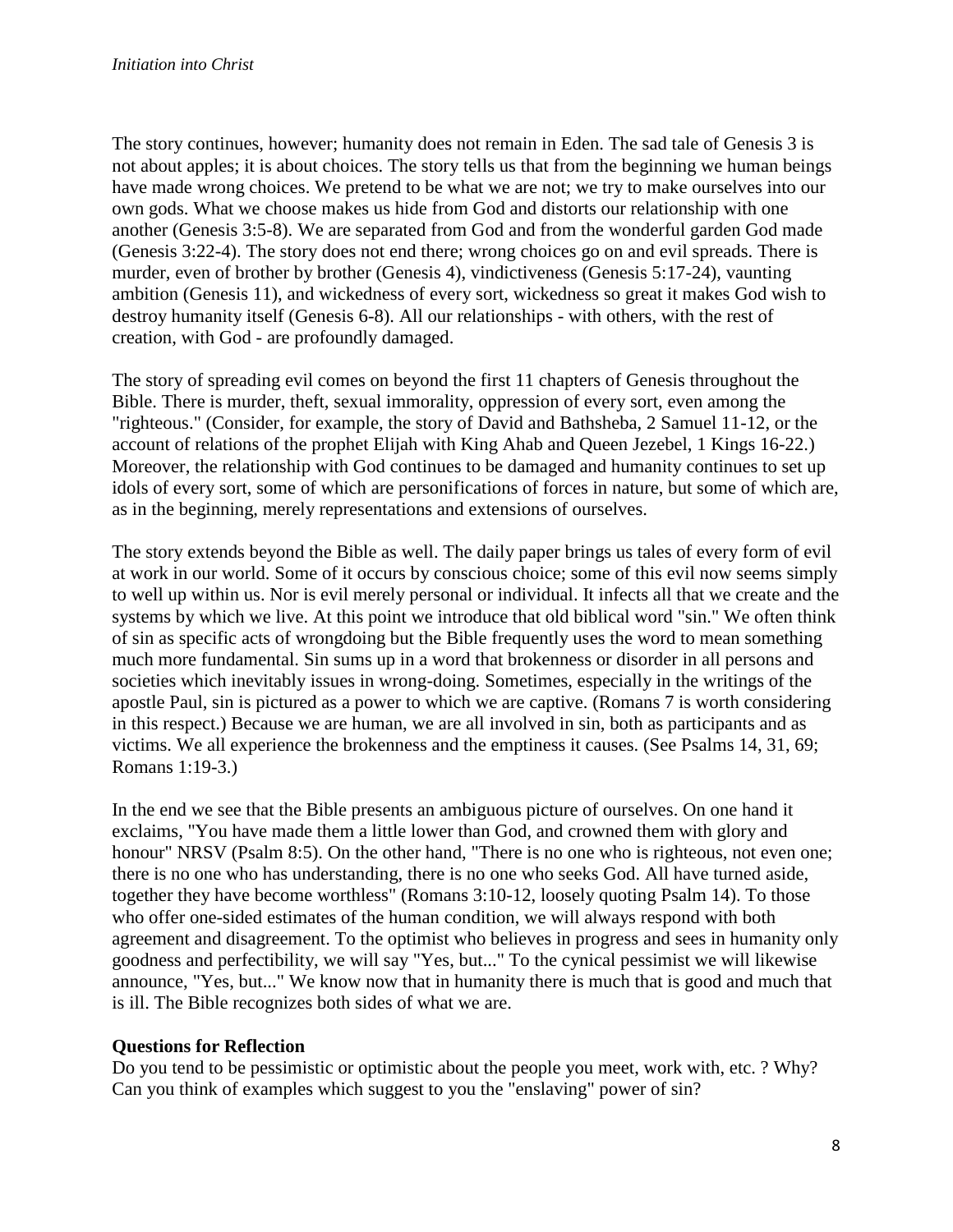Where have you encountered the destructiveness of institutions or societies? Where have you seen signs of goodness and hope in the world?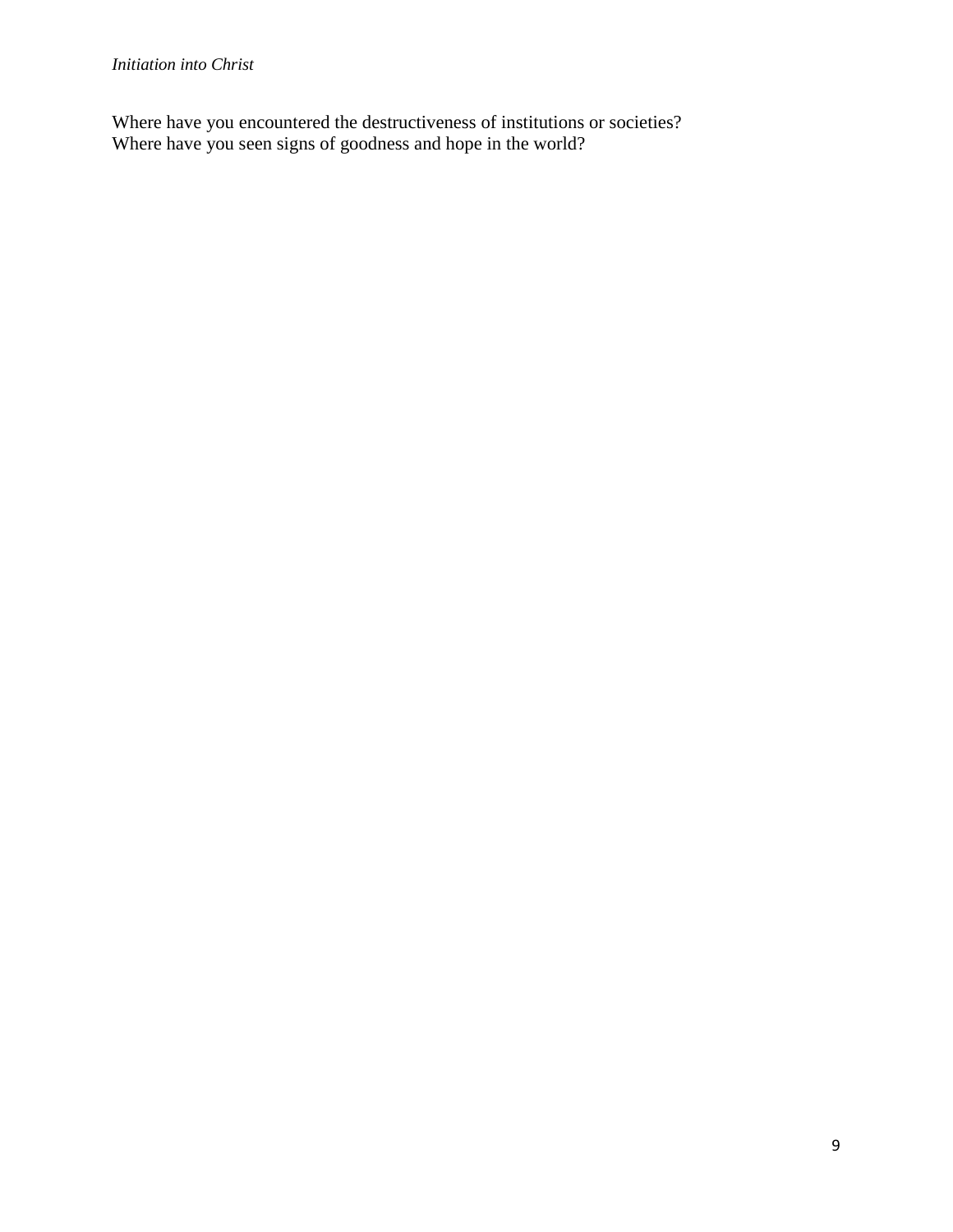# **II. GOD'S INITIATIVE IN THE WORLD: RECONCILIATION AND WHOLENESS**

#### **Reflections on Human Experience**

#### **Our Yearning for Wholeness**

In the most devastating situations and unsettling of occurrences, a voice within seems to proclaim: this should not be! This indignant voice cries for justice, for comfort, for something or someone to ease the burden. In despair, people seek signs of hope; in death, possibilities of new life. This yearning for hope to rise out of despair is lodged in the very heart of human culture and experience. Most societies have age-old stories about the emergence of life even in the face of death. The seasons of the year are commonly associated with cycles of death and life, as spring awakens from the sleep of winter. Still, such yearnings for the new cannot obliterate the fear or agony caused by loss of the old.

The human experience of loss and brokenness would not be so profound if it were not for a deeper yearning for acceptance and wholeness. People continue to search for some sort of meaning, for a way of explaining experience in order to endure suffering and live in hope.

#### **The Christian Understanding of Wholeness: Grace**

Both the yearning for wholeness and the satisfying of this yearning are the work of God's grace. Beyond human fragmentation and isolation, God offers a new relationship of love, wisdom, and truth; a new beginning founded on forgiveness and reconciliation in Christ. Christians believe that God has identified with the human condition in Christ, suffering for us and with us. Thus, beyond all human experiences of brokenness, God extends the invitation of grace to turn and share in the divine life of the Trinity. Human beings cannot earn grace or demand it, only rejoice in it.

Christians recognize God's supreme gift, the greatest act of grace, in the person of Jesus, the Word of God, the Son of God. Jesus' entry into the conflicting realities of human life has overcome the forces of evil which corrupt it, and sets people free from the chains of oppression forged by sin. Christ gave himself in life and in death, pouring out his blood to reconcile us with God and strengthen us continually through the gift of the Holy Spirit. By this grace, believers turn toward the love of Christ and experience the welcoming acceptance of God.

The offer of God's gift of grace is often made through those who have themselves experienced this acceptance. The Church, as the community of repentant sinners, passes on stories of hope and faith, proclaiming the Good News of wholeness restored in many ways: through worship in the believing community, through study of the Word of God, and through personal witness drawn from experience. Each person is invited to become part of this community and share in the promises of the covenant it upholds. The Church is a covenant community: God has promised to be faithful; so the Church promises to be faithful to God. Even though believers fail to carry out their promises, God remains faithful and continues to offer strength and renewal to all those who have been freed in Christ.

#### **Questions for Reflection**

What do you long for?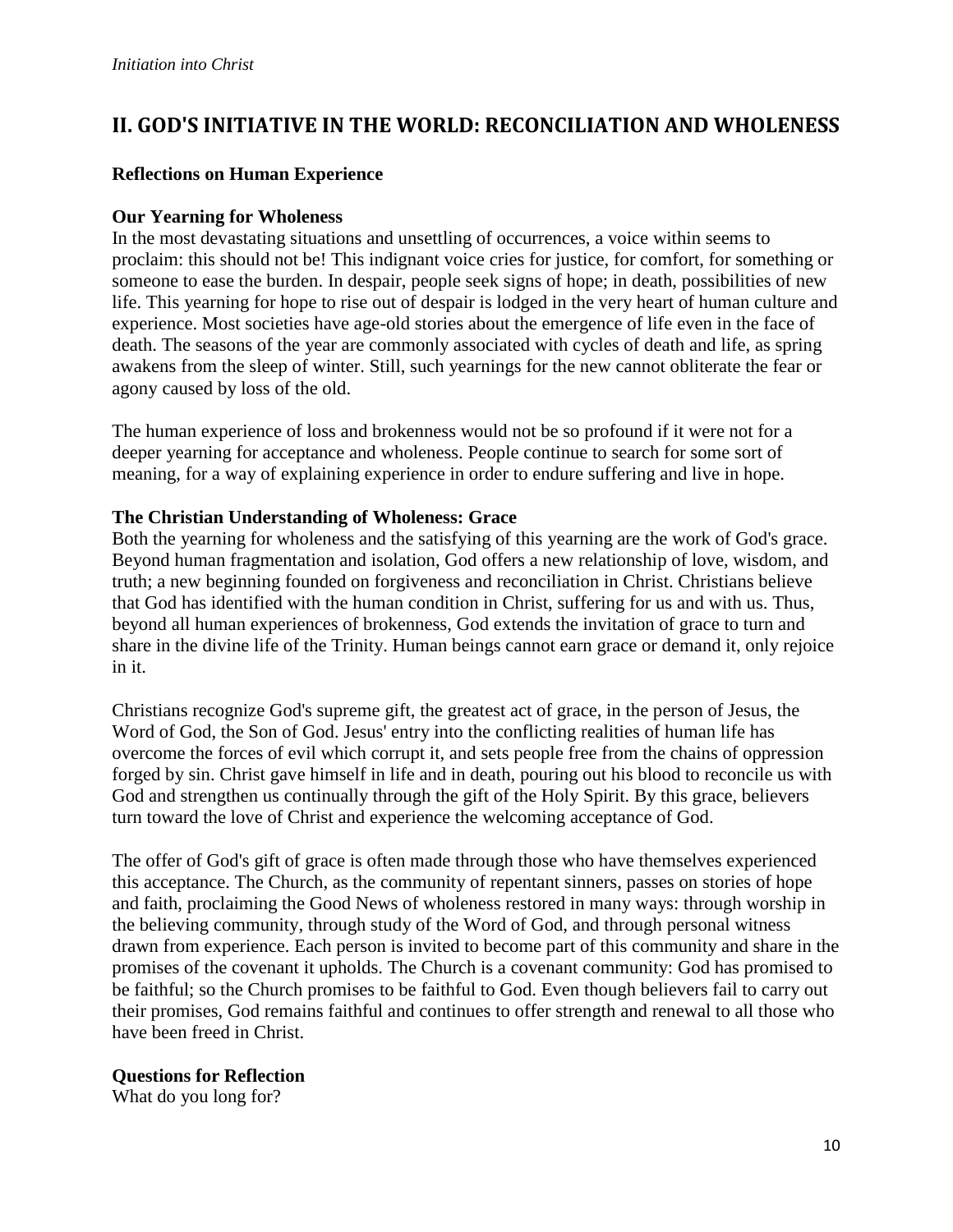What kinds of satisfaction do you seek?

What influences your desires and the choices you make about things you long for? How does God satisfy your longings?

#### **Considering the Biblical Witness**

#### **Hearing the Word: God's Initiative to the World**

Genesis 9:8-17 - God makes a covenant not to destroy creation by flood. Genesis 12:1-3, 17:1-13 - God makes a covenant with Abraham and his descendants. Deuteronomy 7:6-13 - God makes a covenant with the people brought out of bondage. Jeremiah 31:31-34 - God promises a new covenant to be written in human hearts. Ezekiel 37:20-28 - God promises a covenant to people in exile. Matthew 26:26-2 - Jesus offers his own blood of the new covenant. John 1:14-17 - Grace is given in Jesus, the Word made flesh. Romans 5:6-21 - The free gift of grace through Jesus justifies us. Ephesians 2:4-10 - By grace we have been saved. Hebrews 9:11-15 - Jesus as priest and mediator of the new covenant.

## **Telling the Story: God's Offer of Grace**

As we have seen, the Bible replies, "Yes, but," to both the one who is optimistic and the one who is pessimistic about the human condition. The hopeful "but" with which we respond to the pessimist comes from what we know about the nature and activity of God. We do not need to give up on the human race because God has never given up on us. Even in the early chapters of Genesis, which are the symbolic story of the spread of sin and its consequences through the world, there are signs of continued care by God. God "clothes" Adam and Eve to protect them, places a mark of protection even on the murderer Cain, and solemnly promises not to destroy the whole earth (Genesis 3:21, 4:15, 9:8-17). The story of God's gracious care takes a new turn in Genesis 12, however. Here God becomes involved with humanity in a particular way, making a solemn promise and agreement with a man called Abraham and his wife Sarah. These solemn promises and agreements are called "covenants." God will bless Abraham and Sarah for through them God intends to "bless all the nations of the earth" (Genesis 12:1-3).

The story of God's grace continues. The descendants of Abraham became a people; they found their way to Egypt and fell into slavery there. God heard their yearning cries of distress and sent Moses to rescue them. The people were brought through the threatening waters of the sea to safety. With this free people God again made a covenant, this time at Mount Sinai or Horeb (Exodus 19-20; Deuteronomy 7:6-13). This covenant differed somewhat in emphasis. While the idea of promise remains, one might also think of the word "treaty" or "contract." Whereas the covenant with Abraham was essentially a promise on the part of God, the covenant at Sinai is conditional; the people must live up to certain stipulations. One might consider the various laws of God, especially the "ten commandments," as the stipulations the people must carry out as their side of the solemn agreement (Exodus 20:1-17; Deuteronomy 5:1-21).

Eventually Israel was brought to its own country, passing through the waters of Jordan to the promised land. But there a tragic history ensued. Repeatedly the people broke the covenant, violating all its stipulations both with respect to God and with respect to their neighbours. It was only their covenantal relationship with God that made them unique among the surrounding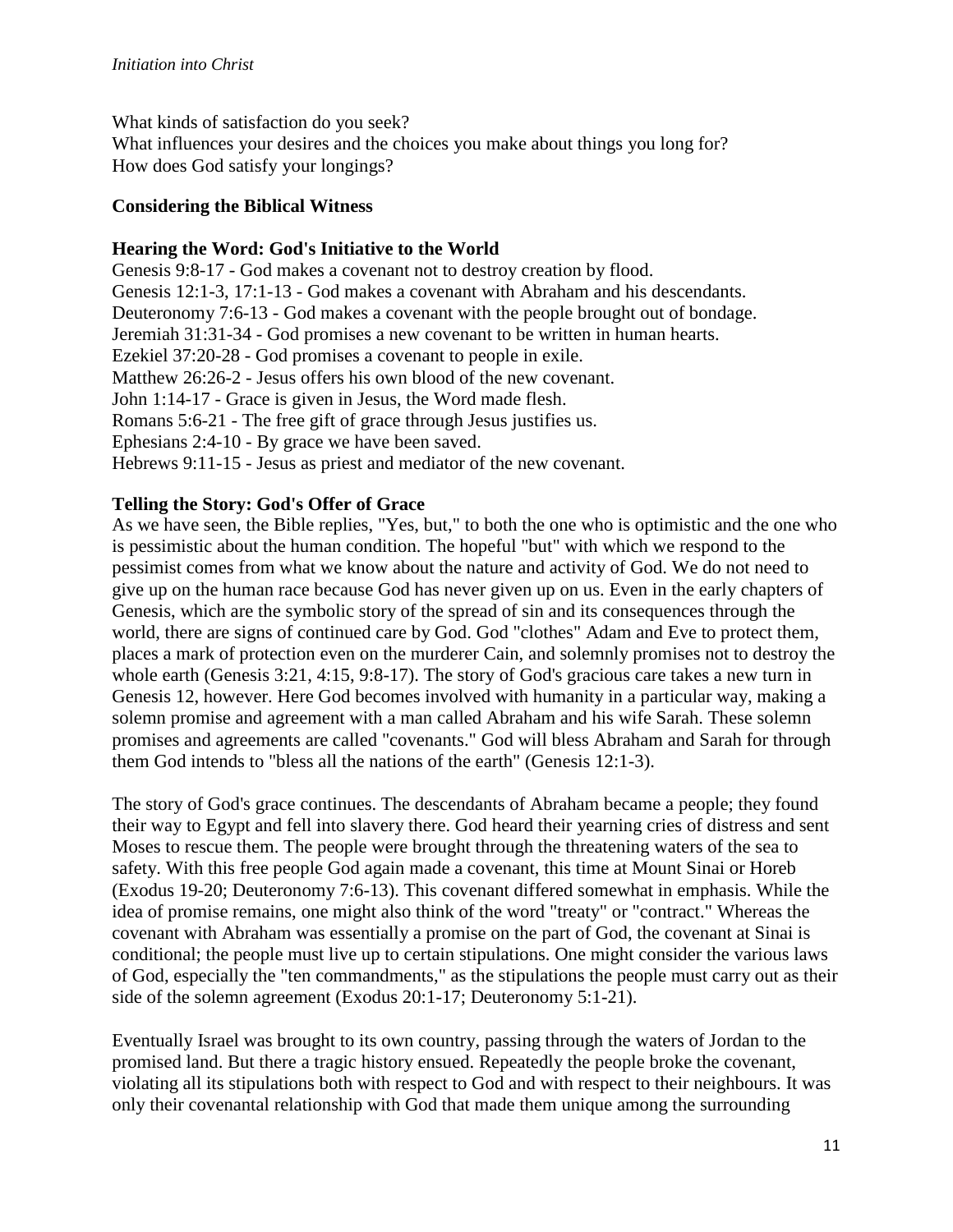peoples. When they broke the covenant they destroyed the relationship which alone gave them the strength to maintain their precarious place among the nations. Finally their national existence came to an end; they were taken into exile in far-off Babylon. While the people rejected God, however, God never rejected the people. God therefore renewed the promise. The people would return in peace and prosperity and God would dwell in their midst (Ezekiel 37:20-28). There would be a "new covenant," one not written in stone but in the hearts of the people (Jeremiah 31:31-34).

Many of the exiles eventually returned and for generations the Jewish people continued to inhabit their ancient homeland. For the most part they lived under various foreign conquerors, regaining independence only briefly. Finally the land of Judah came under the sway of the Roman Empire. In those times word spread about a wandering teacher who taught with remarkable authority (Mark 1:22). It was reported that he also performed miracles and crowds flocked to see him. Some of his teachings and the manner of his life upset the standard religious patterns of doing things. He welcomed women among his followers (Luke 10:38-42). He insisted on eating with sinners and outcasts (Luke 5:27-32, 7:34).

In the end the authorities plotted to crush him, but the night before that came to pass, he reinterpreted the ancient symbols of bread and wine. Of the wine he said, "This is my blood of the covenant, which is poured out for many for the forgiveness of sins" (Matthew 26:28). His blood was indeed "poured out" the next day, but soon the strangest report began to circulate. His followers, first the women, then the group called disciples, and then many others declared that they had seen him alive. They were so certain of this that they were willing to undergo great suffering, even death, for the sake of what they were beginning to call the good news or gospel. Many, particularly among the pour in society, believed the message and a new people dedicated to the worship of the God of Israel was born (Acts 4:32-37).

Some of them began to reflect anew on what their teacher had said and done, on his life and on his death. They used language and ideas with which they were familiar to explain who he was. They believed, as we do now, that in Jesus Christ, God was offering the free gift of an undeserved love and acceptance (Romans 5:6-21, Ephesians 2:4-10). They had seen in Jesus the priest and mediator of a new covenant relationship with God (Hebrews 9:11-15). In the end, they could only say that in Jesus, God was truly dwelling with them, as had been so long promised, to bring peace and reconciliation to the world (John 1:1-18,2 Corinthians 3). The Church today joins in their proclamation: through Jesus the power of sin has been destroyed and the brokenness it causes made whole.

#### **Questions for Reflection**

As you recall the many stories of Jesus, what draws you to him? Which stories speak most powerfully to you? Have you ever experienced forgiveness? How did that act of forgiveness affect you? Do you ever find forgiveness difficult? When? What examples of covenants between persons can you give? What have you learned about how God keeps a covenant? How will this insight effect how you keep your covenants?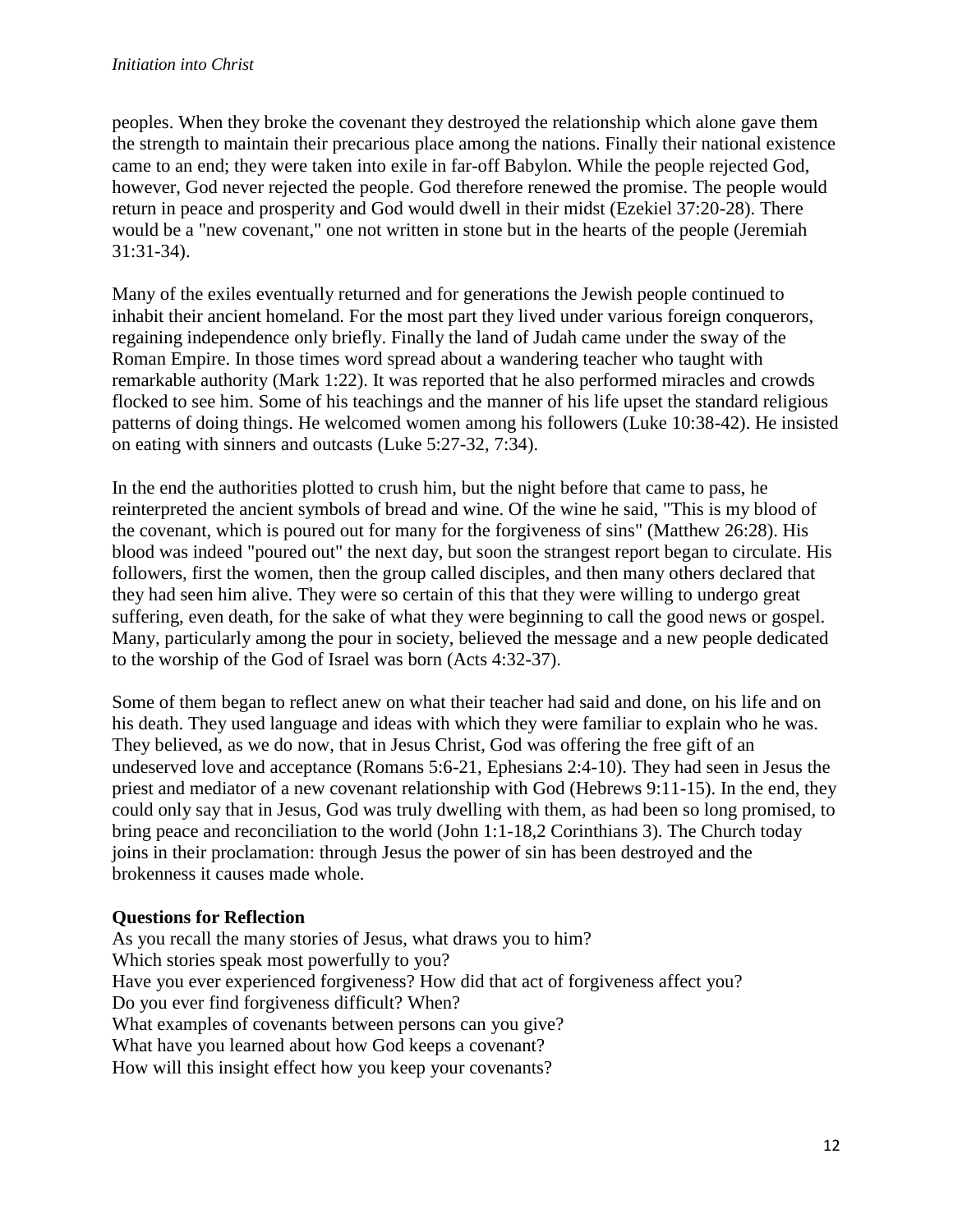# **III. FROM DEATH TO LIFE: TURNING TOWARDS GOD**

#### **Reflections on Human Experience**

#### **Experiences of Conversion**

For some people, there is one moment to which they can point that marks the critical time for them in their spiritual journey. They can say, "On this day, in this place, I had an encounter with the living God." These experiences are intensely personal and immensely important. For others, conversion is experienced as a process which takes place over many years. For them, there may be a series of moments of encounter with God, of developing awareness and challenge to past beliefs and behaviour. An awareness of the grace of conversion, whether sudden or gradual, is often characterized by feelings of acceptance and belonging. There is a sense of being liberated, set free. Thus, conversion is often associated with a time of cleansing and pardon. At the same time, there is also a sense of being summoned to take a decisive step away from evil towards God, so that one must make a choice.

God's summons may be perceived on the personal level with strong emotional conviction. Or it may be recognized in a new and thoughtful assent to God's truth. For all new believers, there is a challenge to renounce destructive attitudes or behaviours, and to follow a new path. The response to God's summons is variously described as faith, commitment, decision, taking a stand, turning. So compelling is the sense of newness that comes with turning or returning to God, people sometimes speak of having made a dramatic break with their previous life. Believers are liberated in hope, although they may not yet know what they will become.

#### **Conversion for Christian People**

Conversion marks the occasion when the grace that has been operating in someone's life from the beginning is acknowledged and consciously accepted by faith. Believers recognize that in the midst of their struggles, God is present with them in Christ to provide strengthening love. Conversion always carries with it an ethical imperative to follow Jesus and to reject sin. Turning to God requires repentance and a conscious turning away from evil. While the experience of conversion may not always include a recognition of this demand at the beginning, grace will make it clear. Repentance therefore continues throughout a life of faith, when faltering disciples renew their intention to pursue God's ways once again. Faith trusts that God's forgiveness is unfailing even when the struggle against sin seems overwhelming. Thus, conversion is not the end of one's spiritual journey, but the point at which God's call is accepted and undertaken.

Although conversion is often spoken of in personal terms, the Bible also speaks of the need for peoples and nations to turn to God. Conversion works itself out not only in individuals, but also in societies, institutions, and families, all of which can be transformed when they respond to God's call to justice and reconciliation. So each individual convert finds a place in the community of faith whose members together pursue life as the people of God, renewed by God's grace.

#### **Questions for Reflection**

Have you experienced a significant turning point in your life? Do you think about this time as a conversion?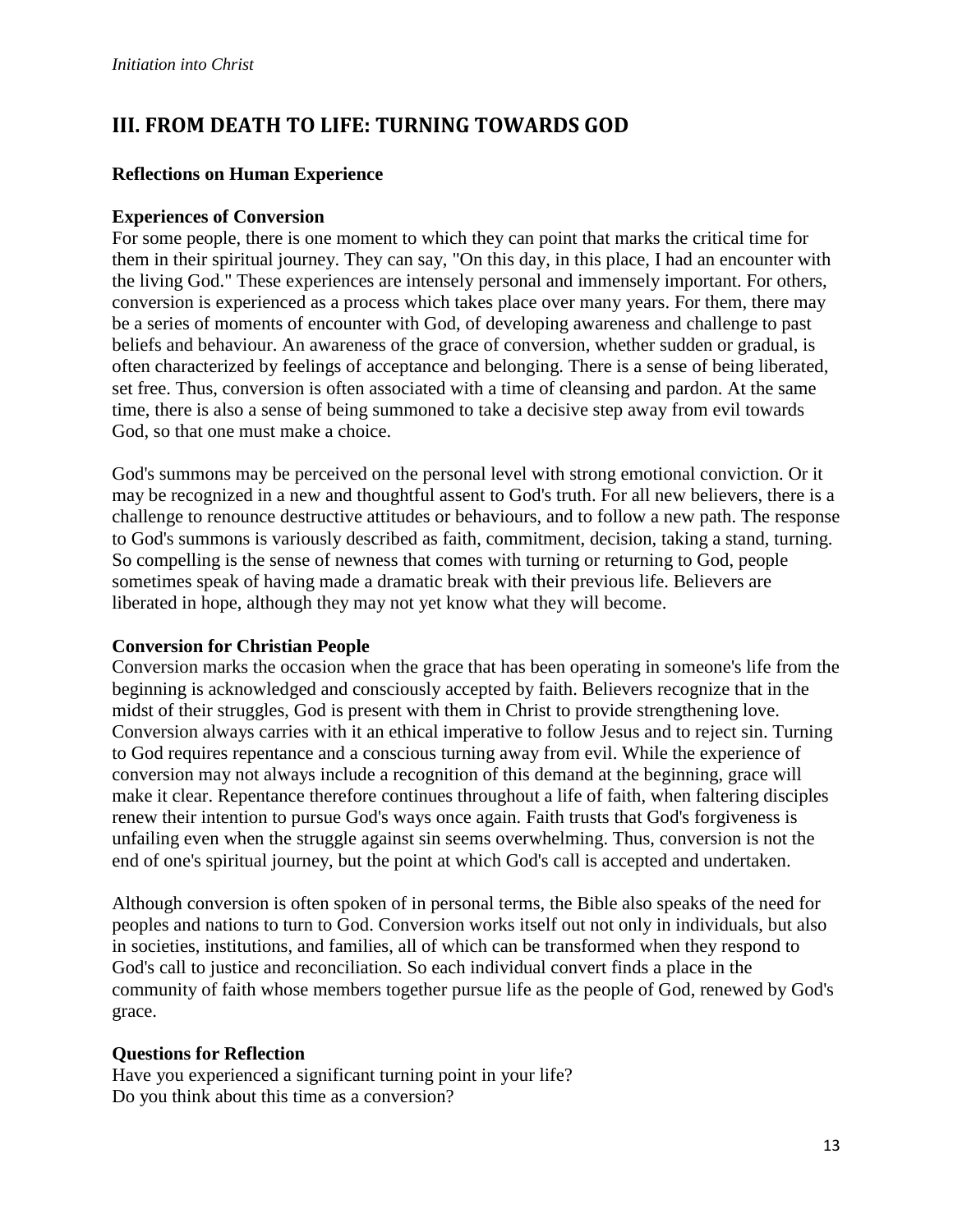Have you witnessed a conversion in another person or group? What choices were involved in giving up old ways for new ones? What are some ways you have experienced the presence of God? Which of those experiences are most important to you? Why?

#### **Considering the Biblical Witness**

#### **Hearing the Word: Perspectives on Conversion**

Isaiah 45:20-25 - All nations are summoned to turn to the Lord.

Isaiah 55:6-9 - God's call to return for pardon.

Jonah 3 - A whole community responds to the call to repent.

Malachi 4:5-6 - Luke 1:13-17 - John the Baptist fulfils Elijah's role to turn people's hearts to God.

Matthew 18:1-4 - Turn and become like children to enter the kingdom.

Luke 24:44-48 - The mission of the Church to preach repentance.

Acts 26:12-19 - Saul's dramatic experience of conversion.

#### **Telling the Story: Call to Repentance**

As we have seen, there was a covenant relationship between God and the people of Israel. This covenant rested upon the faithfulness of God and demanded an answering faithfulness from the people. The people did not so respond, however. Speaking through the prophets of Israel, God again and again summoned them to repent. To us the word "repent" can mean merely to be sorry about the things we have done wrong. In the Bible, however, it means "to turn." The prophets called the people to turn from their sinful ways and to turn to God. This "turning from" and "turning to" is also called conversion.

The demand for repentance and conversion fills the writings of the prophets (see for example, Isaiah 1:10-20; 55:1-9; Jeremiah 18:1-12; Amos 5:10-15, 21-24). Sometimes the prophets did not speak only to Israel but also to the wider world (Isaiah 45:20-25; Jonah 3). Eventually the Christian Church would also reach out beyond the boundaries of the people of Israel and welcome the Gentiles (Galatians 3:28). Its preachers would carry with them the old prophetic message of repentance and conversion. The chief distinction was that the "turning to" must now include a turning to Christ in faith. Indeed, becoming a Christian is repentance and conversion. This is the message the preachers of the new church carried with them (for example, Acts 2:38-9; 3:17-26).

As the Gospel stories begin, we hear first of the work of a preacher named John who urged repentance in the most vigorous language possible (Matthew 3:1-12; Mark 1:1-8; Luke 3:1-14; John 1:19-28). As a sign of repentance and conversion, declared this preacher, people must be baptized. So insistent was this call that the preacher gained a nickname, John the baptizer, or as we usually put it, "the Baptist." Jesus himself was baptized by John, and so it appears were at least some of his disciples. Baptizing people did not form a prominent part of Jesus' own ministry (though one might so presume from the note in John 4:1-2). After Jesus' death and resurrection, however, the practice gained a new significance as a sign of commitment to Jesus himself as Lord. The Risen Christ commanded the disciples to baptize all people and there is considerable evidence that they did their best to obey this command (Matthew 28:19). They called for repentance like the prophets before them, and for baptism, as a sign of this repentance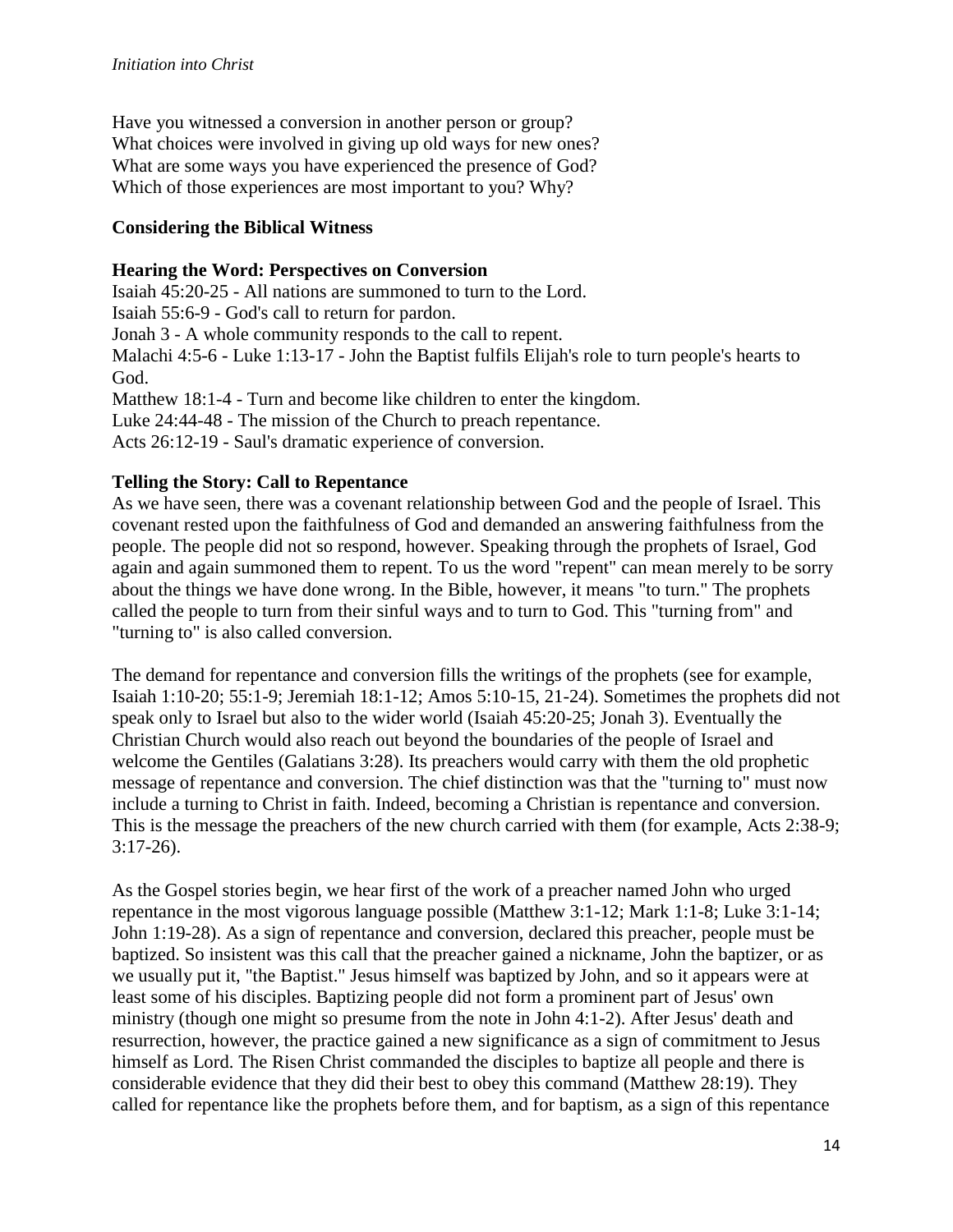and of God's gracious acceptance of the person (Acts 2:38-39). Those who became followers of Christ were baptized, and received the powerful gift of the Holy Spirit (Acts 8:26-40, 10:44-48, 16:16-40). One of the marvellous things to note about these passages is that not just the chosen people, the Jews, but despised Gentiles as well could receive Christian baptism. No one was or is beyond the reach of God's grace.

#### **Questions for Reflection**

Do you ever have difficulty starting something new? Why? Why is it difficult for a group to make a new beginning? How can a community help a person turn to a new way of life? How does the Church encourage or support such new beginning?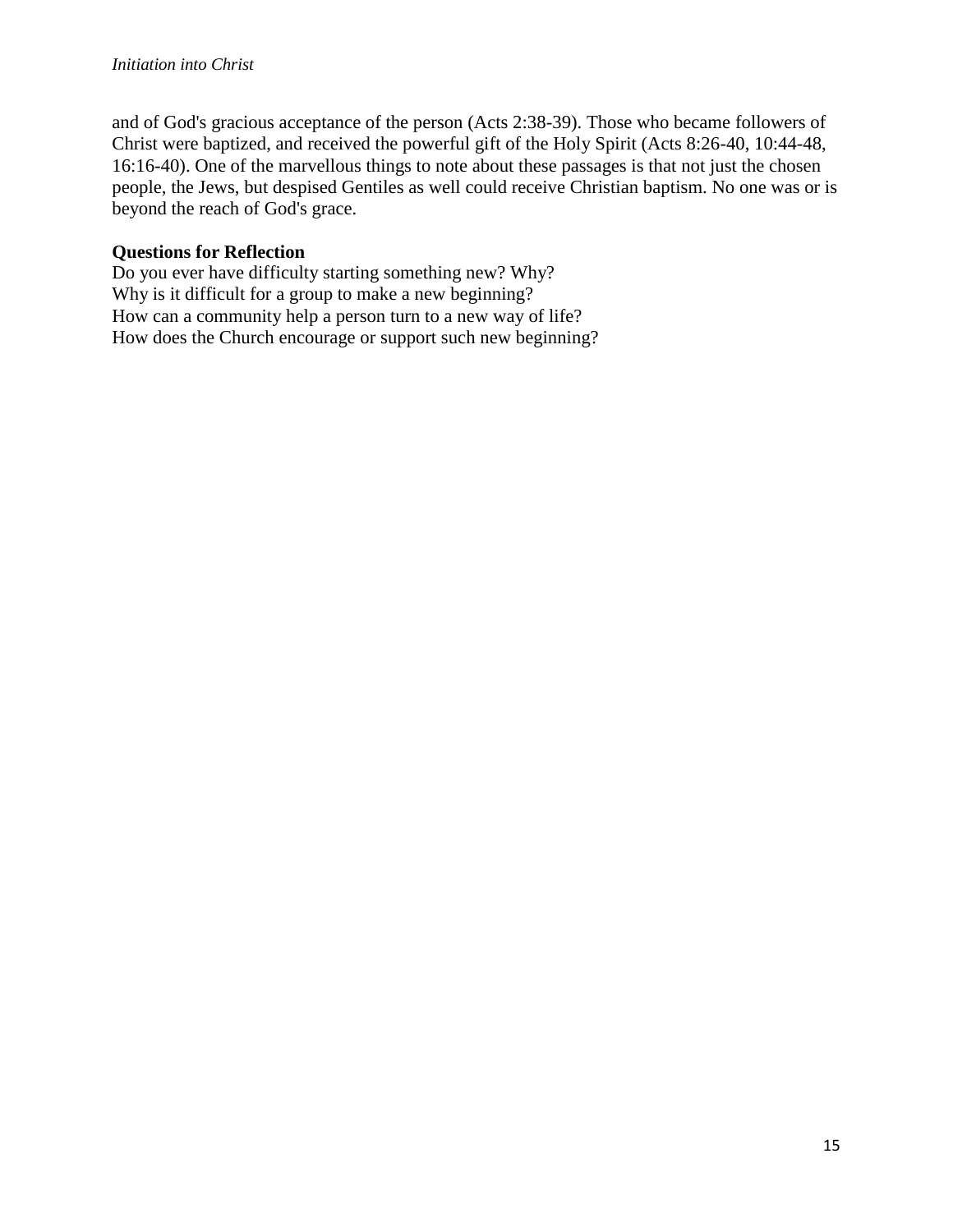# **IV. BECOMING GOD'S PEOPLE: INITIATION INTO THE BODY OF CHRIST**

#### **Reflections on Human Experience**

#### **Incorporated into Christ**

Within the community of the Church, faith is fed by Word and by Sacrament. Believers share in the story of God's action in Christ, remembered and enacted, and are thereby nurtured. Baptism is both sign and seal of belonging to Christ, whose death and risen life are remembered in baptism. His people die to old ways and are raised to new life in him. According to the ancient traditions of the Church and the witness of Scripture, the act of baptism is performed with water in the name of the Trinity. Those who are incorporated into Christ's body, grafted to the tree of life, are nourished by the Holy Spirit and grow in grace. Baptism initiates one into the life of grace in the Body of Christ and begins one's Christian ministry in the world.

Believers are not left alone to struggle to keep their new commitment to God, but live in community with those who try, by grace, to model the life of mutual love. Joining the Church means becoming part of the people of God throughout history, joining the web of praise, prayer, and mutual concern raised by every generation, in time and beyond. Together, the whole people of God is enabled to strive toward faithful living which sees new values and possibilities through the eye of faith, illuminated by the Holy Spirit.

In some churches the practice of sponsorship is part of the event of baptism. The old terms "godmother" or "godfather" show that the newly baptized person enters a larger family in which those not related by blood are intimately connected with each other because of their relationship in Christ. The sponsor in baptism is more than someone who will vouch for a new member: he or she is an intimate companion on the journey of faith, a personal symbol of the truth that we are all brothers and sisters in Christ.

Baptism, then, is a rite of initiation into the community of God's people. However, different traditions within the Christian Church answer the question "When should a person be baptized?" in different ways. Some think that those who come to baptism should be professing believers of sufficient age to make a decision of faith in their own right. Others practice baptism shortly after birth, with parents or sponsors professing faith and trusting in the child's growth in faith under the guidance of the Holy Spirit as the child matures. Still others consider infants of believers as persons who stand in such close relationship to the covenant community already that they too may appropriately be baptized. Those traditions which primarily baptize children within the community of faith also baptize adult believers who come newly to faith. Many of those traditions which do not baptize children mark their welcome into the community in some way. At whatever age baptism is administered, it is a sign or seal of what God has done and is doing in the person's life, as a mark of the repentance and conversion experienced by grace through faith.

Among the churches, there are some differences in understanding of how the rite relates to grace and faith. For instance, is there something new and different that God the Holy Spirit does in the act of baptism or is baptism a seal on the work God has already done? There is not yet an ecumenical consensus on this question. Still, in the recognition of each other's baptism affirmed in 1975, Canadian churches have demonstrated that they share a common intent to be faithful to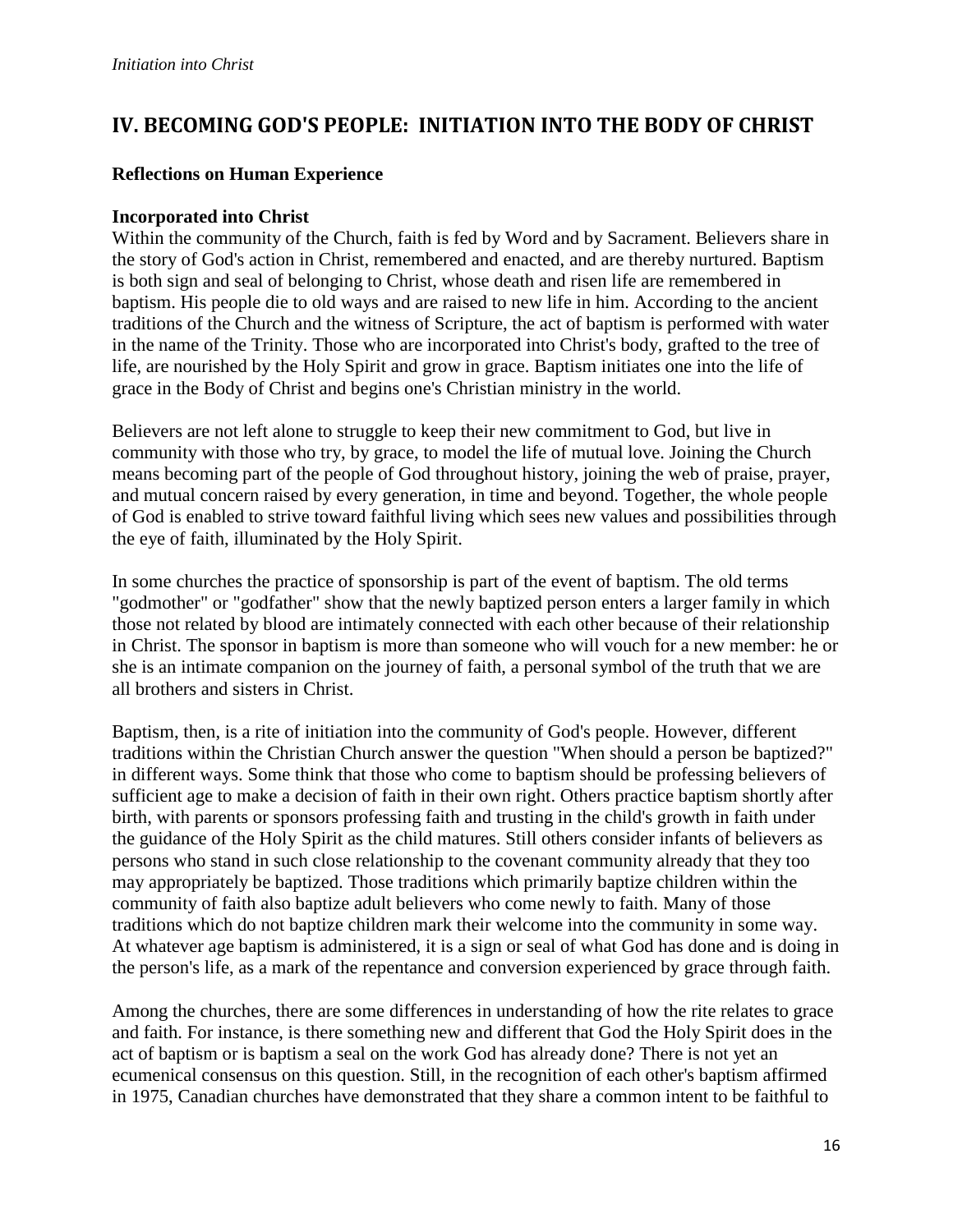biblical teaching and to the command recorded in Matthew 28:19, to "make disciples of all nations, baptizing them in the name of the Father and of the Son and of the Holy Spirit."

Certain Christian groups do not practice baptism. The Society of Friends (Quakers) celebrates no sacraments, emphasizing inward change by the working of the Holy Spirit. The Salvation Army, for quite different historical reasons, does not celebrate a rite of baptism, but dedicates parents and children in God's service and expects that the more mature believer will profess faith within the community as a result of God's converting grace. These Christians share with their ecumenical partners faith in God's life-transforming presence in the lives of believers, assured in Christ, empowered through the work of the Holy Spirit.

In those churches which do baptize, the event of baptism draws its theological and personal significance from a wonderful network of symbols and actions, drawn from Scripture and the traditions of the Church. Whether one approaches baptism for oneself or for one's child, it is worth considering the spectrum of meaning which illumines the action of the Holy Spirit in baptism.

## **Considering the Biblical Witness**

## **Hearing the Word: Biblical imagery in Baptism**

#### **(i.) Water**

Genesis 1:1-10 - The waters of creation. Genesis 6:11-19 - The waters of destruction. Exodus 14:21-31 - The waters of salvation. Psalm 46 - Water as both life-threatening and life-giving. Ezekiel 47:1-14 - Water from God will renew life in a dead land. John 4:7-15 - Jesus gives living water. Revelation 7:13-17 - Purification by washing in the blood of the Lamb, and the living water which sustains the new life.

The best symbols make use of images that carry many layers of meaning. Water imagery is particularly effective. The Bible portrays the ambiguity of water in human experience. Water is at once chaos (Genesis 1:1-10) and necessity of life (Genesis 2). It is the agent of destruction (Genesis 6:11-19) and of new life (Ezekiel 36, 47:1-14). Through water the Israelites pass to safety; the Egyptians are destroyed by the same water (Exodus 14). In the Gospel of John, Jesus declares that he will give "living water" which will slake all the thirst of those who trust him (John 4:7-15; Revelation 7:13-17). In short, water brings both death and life (Psalm 46).

All these images of water come together in baptism. The water of baptism recalls the water of creation upon which the Spirit breathed, bringing life to all things. It is the means by which what has been soiled is cleansed. It is the living water which sustains us, but it is also the water of the flood which swept away sin and made a new order possible. God demands that we die to sin in order to live for righteousness. So the ways of the world are threatened, destroyed by the flood of God's grace that washes over us in baptism. Baptismal waters cleanse us with grace, washing away the sin of old ways.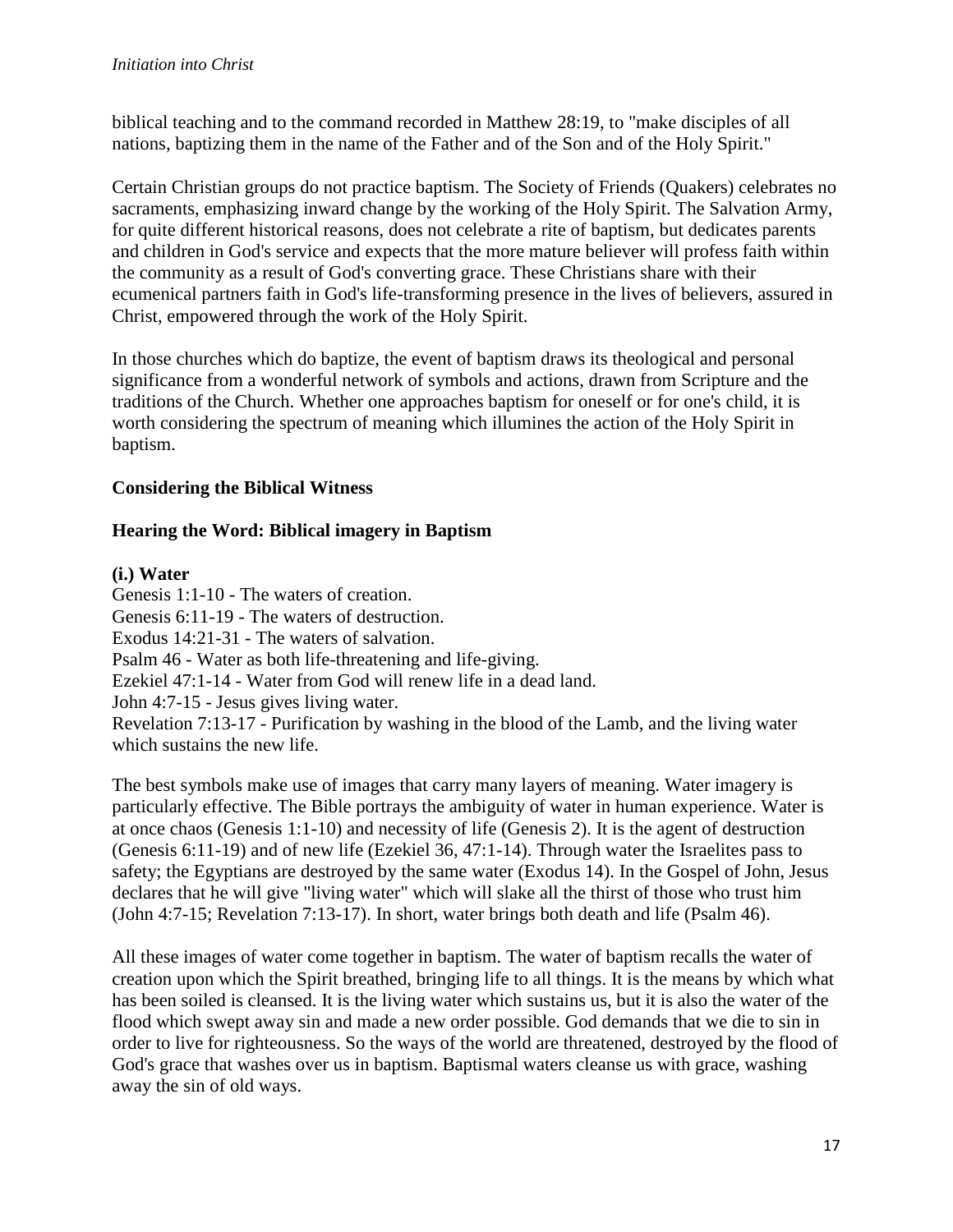#### **(ii.) Regeneration**

John 3:1-8 - We must be born anew by water and the Spirit.

Romans 6 - We have died to sin by being incorporated in Christ's death and have been raised to righteous living.

Titus 3:3-7 - the washing of regeneration in the Holy Spirit.

1 Peter 1:3-5; 1:22-23 - We are bore anew through the Word of God, and grow from infancy to adulthood in Christ.

1 John 5:5-15 - We are born of God because of our faith.

So great is the change which the Scriptures both promise and demand that one can consider, as God does, that the person who has been converted is an entirely new being (2 Corinthians 5:17). To change the imagery slightly, those who come to Christ are born again (John 3:16), or born anew through the word of God (1 Peter 1:23).

They are truly children of God (1 John 5:1-5). This new life, or "regeneration," as it is often called, is like a "washing" or cleansing and comes through the agency of the Holy Spirit. When we speak of "washing," the thought of water cannot be far distant, so it is no surprise to read that those who are born anew (or "from above," as the key Greek word also suggests) are "born by water and the spirit" (John 3:1-8). By this washing they are "saved" (1 Peter 3:18-22). By word, spirit, and water, Christians are born into a new life which death itself cannot destroy.

Baptism is the act of passing through the waters of death into life. The image of passing though water is linked to the passing through the water of natural birth, from which we emerge into a world of relationships. We drown in the waters of baptism to our old existence and way of living, and are brought into a new covenantal relationship. In this way, baptism is seen as rebirth or regeneration into the new life made possible through the death and resurrection of Jesus Christ. The Spirit raises us up to new life, free and clean.

# **(iii.) Adoption and Incorporation**

Romans 8:9-25; Adoption as children and heirs, yet adoption still in some ways anticipated in hope.

Romans 12:12-13, (14-26) 27-30; All are baptized into one Body and have gifts to use within it. 1 Corinthians 10:16-17; Life in the Body is nourished by bread and cup.

Galatians 4:1-7; We are adult children adopted as heirs.

Ephesians 1:3-14; We are destined in love to be children with a promised inheritance. Ephesians 4:1-16; The work of the Spirit in building up the Body of Christ and our growth towards maturity within it.

The language of new birth or regeneration might suggest a purely individual, internal and personal change in the believer. Such a conclusion would be inadequate. Life in Christ involves a whole new set of relationships. We are brought first into a new relationship with God and as a result, into a new relationship with all people in all times and places. The Apostle Paul has pictured this change in the image of "adoption" (Romans 8:9-25; Galatians 4:1-7; Ephesians 1:3- 14).

The idea of adoption whereby an individual, almost always a child, is brought into a family and given a new identity is familiar from society. The ancient practice of adoption has a twist which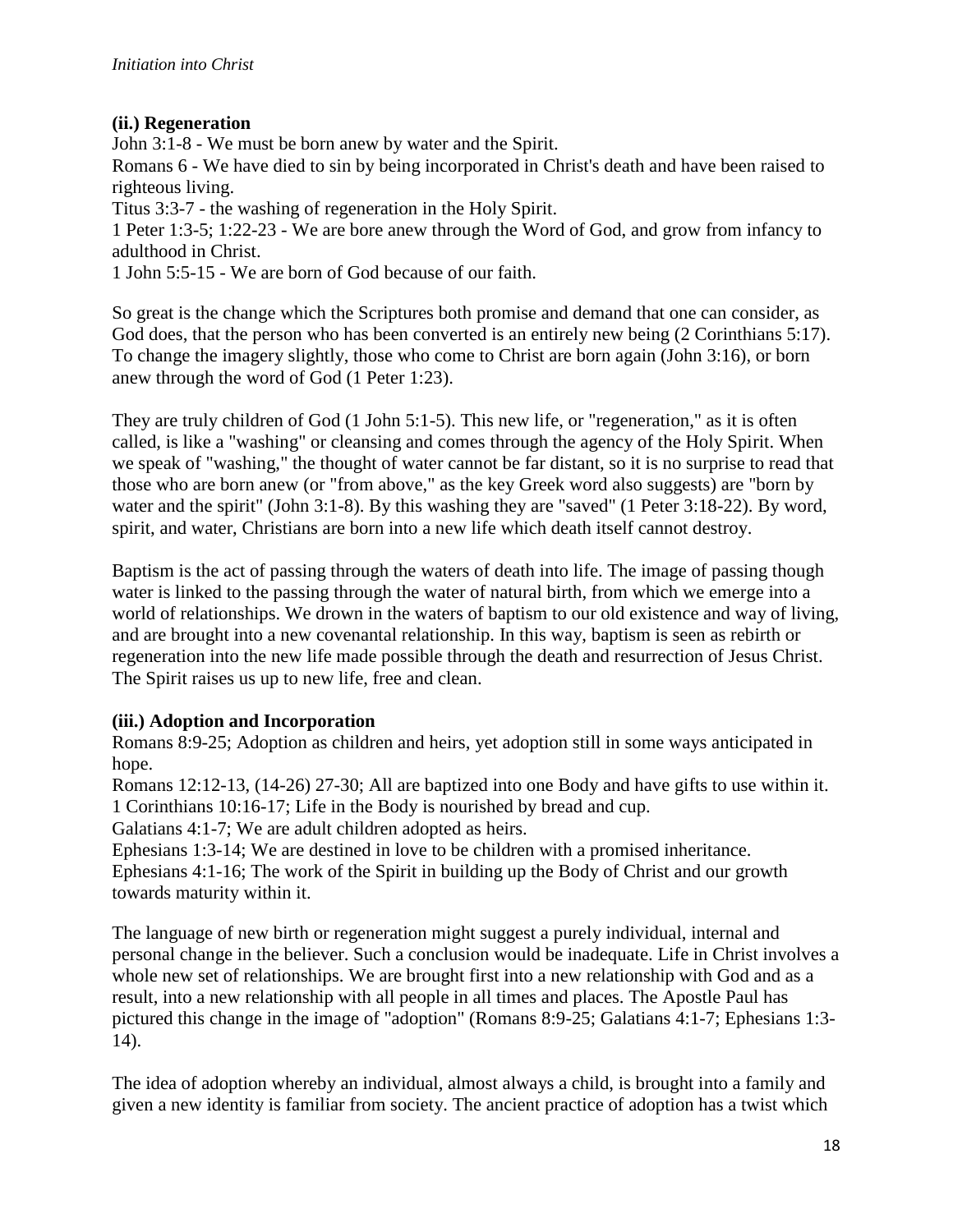makes the imagery even richer. In Roman times a wealthy or prominent person, even an emperor, could adopt an adult as child and heir. Such a person would inherit the great person's wealth, rank and authority. It is this practice that Paul recalls when he speaks of new life in Christ.

The Bible also speaks of incorporation into a body of which the head is Christ. We are related not only to God in Christ but also to all other Christians. So close ought this relationship be that the Church is called the Body of Christ (Romans 12:4-9; 1 Corinthians 12:12-20; Ephesians 4:1- 16; Colossians 1:15-23). The apostle Paul says quite explicitly that the point at which this incorporation into the Body occurs is baptism (1 Corinthians 12:13).

## **Telling the Story: Baptism in the Scriptures**

The Christian missionary about whom we know most, the Apostle Paul, did not himself baptize all his converts (1 Corinthians 1:14-16), but he could assume that all those who read his letters to the new Christian churches had been baptized (Romans 6:1-11; 1 Corinthians 12:12-13; Galatians 3:27-29). It is clear that by this very early point in the church history, baptism had become the regular and normal mark of initiation into the Christian faith.

We know little about the form of baptism in the New Testament period. No New Testament writer offers us a detailed account of a baptismal service or even a thorough theology of baptism. Questions such as who exactly was baptized at what age and with how much water have been debated at enormous length, sometimes with a great lack of Christian charity. What we can say with confidence is that baptism was enormously important to the early Christian as the initiation of a committed life. Its consequences stretched into every area of human life. (See, for example, the quotations from the writings of Paul listed above.)

#### **Questions for Reflection**

How do you relate the experience of conversion or turning to God with the act of baptism? What place does baptism take in your spiritual growth?

Which of the images discussed above do you associate most closely with baptism and belonging to Christ? From the baptisms you have witnessed, what words or actions stand out most prominently in your memory? What do the various parts of a baptismal service communicate about God and about the life of those baptized?

How does the celebration of baptism in your faith community initiate life in that community? What is the relationship of baptism to participation in other sacrament(s) or ordinances?

If your church does not celebrate baptism, how did you mark the beginning of your life in Christ? How does your community welcome new members and mark the occasion of someone's incorporation into the Body of Christ?

How does your faith tradition speak about what happens in baptism? Have you ever attended a baptism in a Christian tradition other than your own? What differences and similarities did you observe?

Consult the appendix of statements at the end of the study guide, which offers perspectives on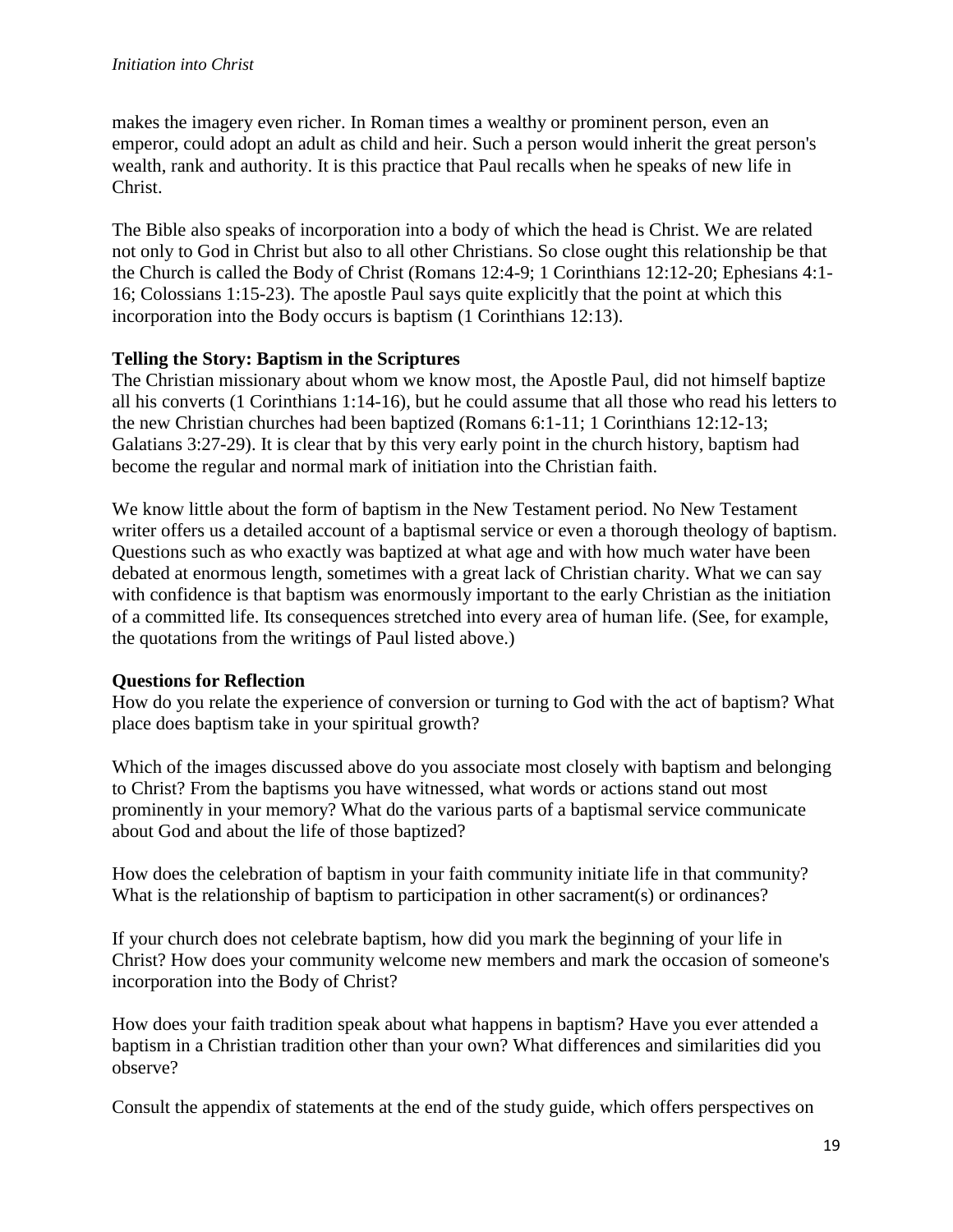the distinctive theology and practice of baptism and/or Christian initiation in many different traditions as compiled by members of the Commission on Faith and Witness.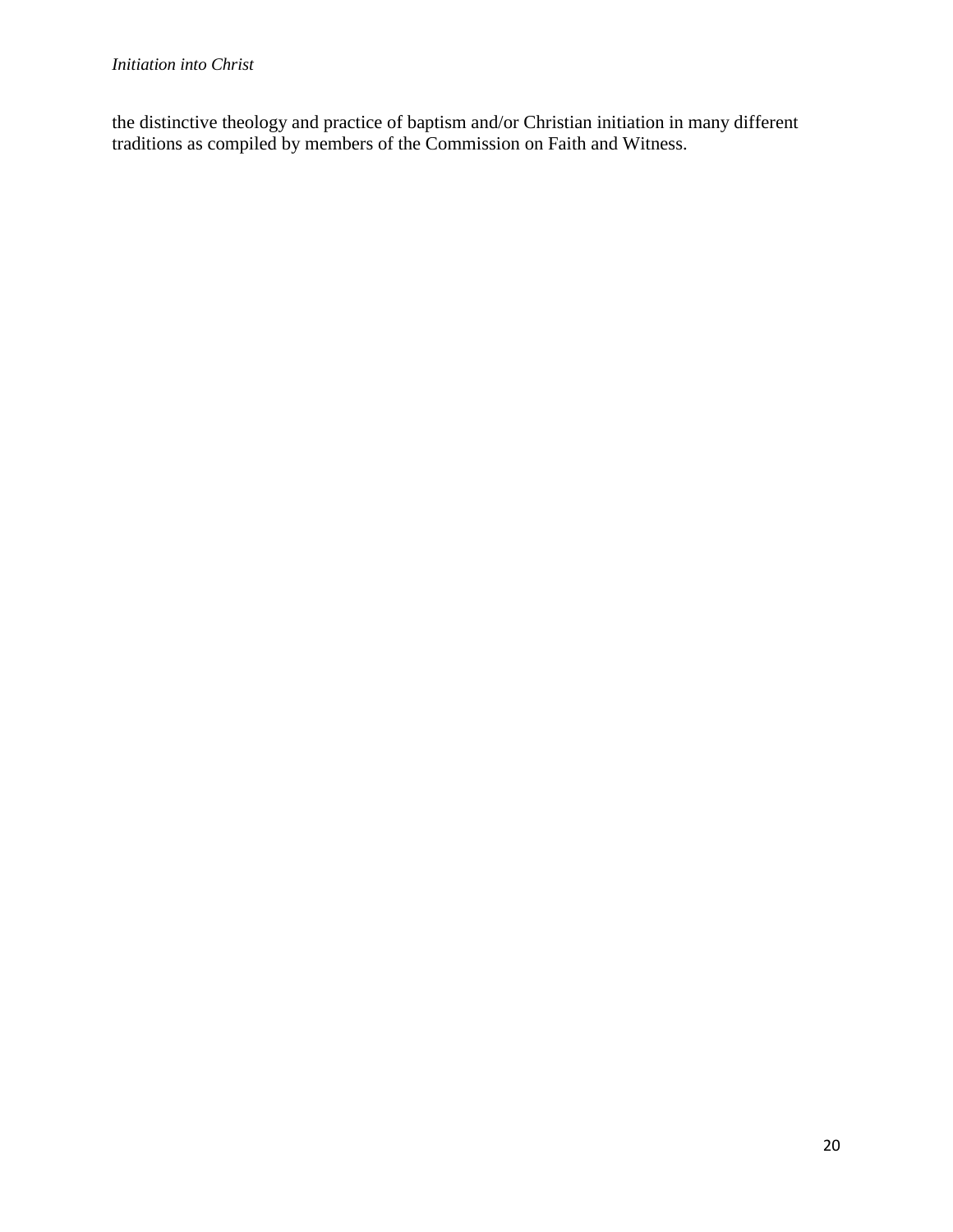# **V. BAPTIZED BY WATER AND SPIRIT: CALLED TO NEW LIFE**

#### **Reflections on Human Experience**

## **Called to New Life**

Images of new birth and regeneration reinforce God's call to conversion and to radical newness which requires the death of old values and priorities. Believers respond to God's call by divesting themselves of old ways and "putting on" Christ, giving place to new Life which comes as sheer gift from God. This transformation gives meaning to all our experience, whether it predates, coincides with, or grows out of baptism. A Christian's calling is not to conversion or baptism as isolated events. It is to a new and on-going relationship with Christ within Christ's body, the Church. For some, the Eucharist is a sacramental embodiment of this relationship.

All who belong to Christ are called to live in a new way, in right relationships of justice and peace with all creation, faithful to others as God is faithful to us. Relationships in grace are not ends in themselves or means of personal fulfilment; rather they are sacramental opportunities, expressions of God's love and faithfulness, means of blessing. We are called to live for the Kingdom of God, expressing faithfulness, hope, and self-giving love in personal action and through our interaction.

Far from being a life of security, baptismal life is one of struggle, of commitment to take up the cross and follow Jesus, working in grace to put all that is evil and sinful to death and to bring what is good and holy to birth. Living out one's Christian calling, therefore, is demanding for individuals and for communities. A life of Christian discipleship can only be sustained by God's grace: through worship and prayer, through nurture by Word and Sacrament, through mutual care, through openness to the means of grace, and through the discipline of repentance.

#### **People with a Mission**

The Church takes on the mission and ministry of Jesus through the "apostolic living" of every disciple. Each newly baptized person can share in this mission by giving of time, talent, and treasure; and by praying for others. Every Christian has a vocation, a ministry appropriate to them. As each believer grows in relationship with God and in their self-understanding, they must learn to discern what particular vocation and which particular gifts of the Spirit are given to them to serve God and the world. Vocations may remain constant for life, but could also change as new situations reshape one's experience of God and perceptions of the world.

Through the community of believers, God offers the new covenant in Christ to the world. That covenant holds out the promise of wholeness restored, and of justice and right relations established within and among individuals, throughout the human community, between humankind and creation, reconciling God and the whole created order. Believers have a mission to proclaim that this new era has begun, and that all of creation will be restored by Christ through the Holy Spirit into the "Kingdom" or "reign" of God.

This mission of salvation and reconciliation is both a personal and a collective task. As individuals we try to be faithful to the way Jesus lived. We struggle to resist the temptation to be self-indulgent, cruel, possessive, or indifferent; we acknowledge the sins we commit and turn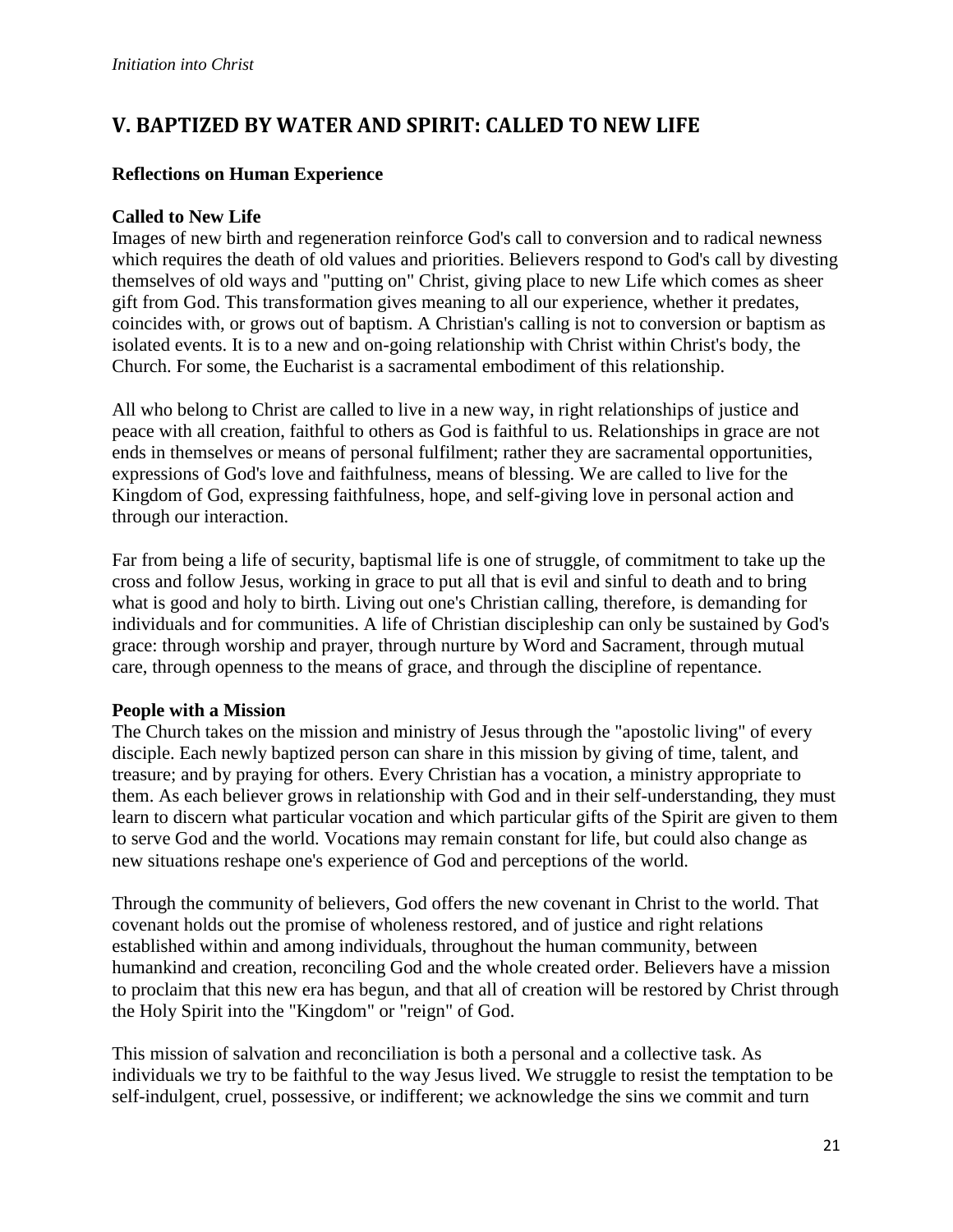again for healing and forgiveness. As the people of God, we seek healing for those who suffer, support justice for the poor, strive for liberty for those who are oppressed, announce forgiveness to those burdened by sin. We become good stewards of creation. In these and many other ways, we proclaim the Good News of Jesus Christ, and bear witness to the meaning of his death and resurrection. For we are sent to make him known to this broken world until he comes again.

#### **Considering the Biblical Witness**

#### **Hearing the Word: The Call to Ethical Action**

Exodus 20:1-17; Freed from bondage, the Israelites are called to live in covenant with God and one another.

Romans 6:1-9; We die in Christ in order to walk in newness of life.

1 Corinthians 10:1-13; A warning not to give in to temptation, but to rely on God's faithfulness to help us resist it.

Colossians 3:1-17; Put to death destructive ways, and put on love.

Philippians 2:1-13; Have the sacrificial mind of Christ, the servant, among you.

1 Peter 2:1-10; Be build up as a holy priesthood to declare God's wonderful deeds.

#### **Telling the Story: Beyond Ceremony**

We have seen that the Bible speaks of baptism in connection with new life and with incorporation into the Body of Christ. It is connected with the call of prophets and apostles for repentance. Each ceremony is not, therefore, merely a rite of passage marking either birth or entry into maturity, depending on our particular tradition. New life in Christ must be genuinely new. So it is no surprise that the key texts which speak about baptism do not speak primarily about ceremonies. They speak about the quality of life which baptism initiates. Paul, for example, states that in baptism we die with Christ so that we might live with Christ and like Christ (Romans 6:3-4). Sin can no longer rule in us; our lives are surrendered to God to be used for righteous purposes (Romans 6:12-14). Similarly we are incorporated in the Body of Christ by Baptism (1 Corinthians 12:13). Consequently, we must respect and value all other parts of the one body. In fact, the true mark of incorporation into Christ's body is overwhelming, self-giving love (1 Corinthians 13).

It has been said that the oasis of New Testament ethics is "Be what you are." In baptism we are assured that we belong to Christ and that our lives are lived in him now and forever (Colossians 3:3). This is what we truly are. The rest of our lives consists in living out the meaning of this reality. Thus, all the great ethical imperatives of the New Testament can quite naturally be connected with baptism (see, for example, Colossians 3:1-17; Philippians 2:1-13; 1 Peter 2:1-10; Matthew 5-7). Our baptism becomes visible in our lives when we live by the word of Christ to us. The consequences take a whole lifetime to work out.

#### **Questions for Reflection**

What difference will your baptism and your Christian faith make to the way you live your life? What things do you see in yourself and in others as gifts of God? How can God's mission use those gifts? How would you express your calling or "vocation"? How would you describe the mission of the Church? What is your part in that mission?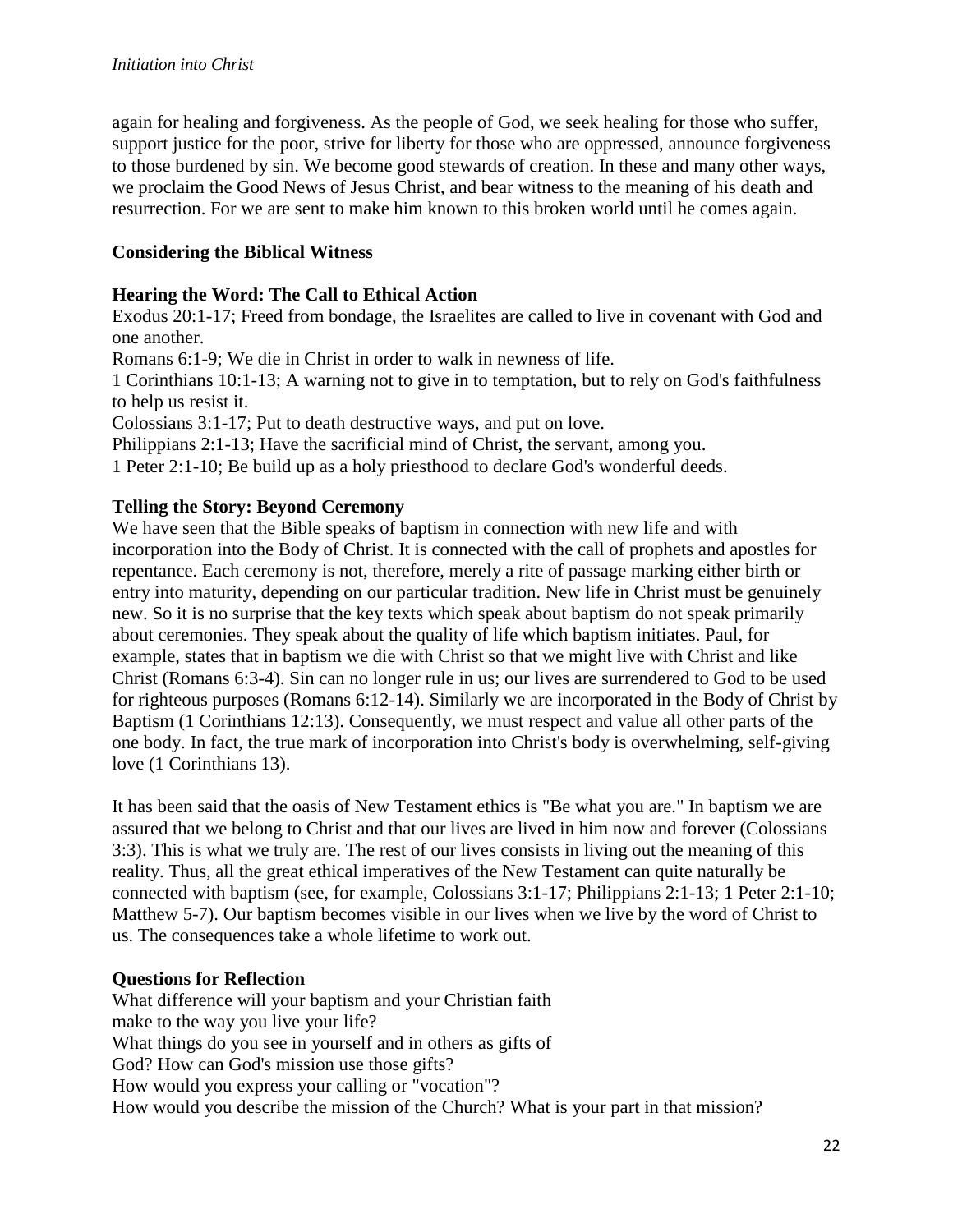# **VI. DENOMINATIONAL PERSPECTIVES**

Following are statements compiled by members of the Faith and Witness Commission outlining the teaching and practice on baptism and initiation into Christian life in the church they represent.

What part of the spectrum of meaning discussed earlier is highlighted in your tradition?

#### **An Anglican Perspective**

The Anglican pattern of Christian initiation has been changing over the last few years. *The Book of Common Prayer* (1959) calls for the baptism of infants as soon as possible after birth, at a public service (normally Morning or Evening Prayer). Parents and sponsors make the baptismal promises on behalf of the child, whom they promise to educate in the faith and present to the Bishop for confirmation. (The age for confirmation is not specified, but is usually 11-14 years). After Confirmation in the Holy Spirit by the laying on of hands, the young person is admitted to Communion and enters the adult life of the Church. Provision is also made for private, and for adult, baptism.

The *Book of Alternative Services* (1985) tries to restore the ancient unity of initiation, providing for the laying on of hands and receiving first communion at the same baptismal service (children as well as adults). A child so initiated might not be confirmed until adulthood. The BAS places baptism in the context of the main Sunday service (usually the Eucharist) and calls for careful preparation of the candidates and sponsors. It is usual to have 3 or 4 baptisms a year on particular festivals, with a 4-6 week preparation course beforehand.

According to both books, candidates are baptized with water in the name of the Trinity. After the pouring or immersion, they are signed on the forehead with the sign of the cross (optionally, with the oil of chrism, in the BAS) and again in the BAS, given a lighted candle (the light of Christ).

Baptism is a sacrament for Anglicans-the outward and visible sign of the inward and spiritual grace of new life. Both rites speak of baptism as an event by which God gives rebirth, regeneration, membership in Christ and his Church, cleansing, forgiveness of sins, strengthening with the Holy Spirit, participation in Christ's death and resurrection, and the privilege of becoming inheritors of God's kingdom. (A. Barnett-Cowan)

#### **A Baptist Perspective**

Perhaps because of their name, Baptists have been associated with baptism, performed at a time and in a manner some consider peculiar. Candidates are expected to be believers first, and on baptism, they are completely immersed. Ironically, while this "ordinance" may have a high profile, it is not considered as essential for salvation. It is observed as an act of obedience.

Baptism normally occurs in the presence of a congregation, and is thereby a public declaration of faith in Jesus Christ. It is an external expression of an inward change, of repentance and spiritual rebirth. Baptism is also that time when the candidate takes an oath or pledge to live according to the ethical and moral standards of Christ. Associated with baptism are substantive conscious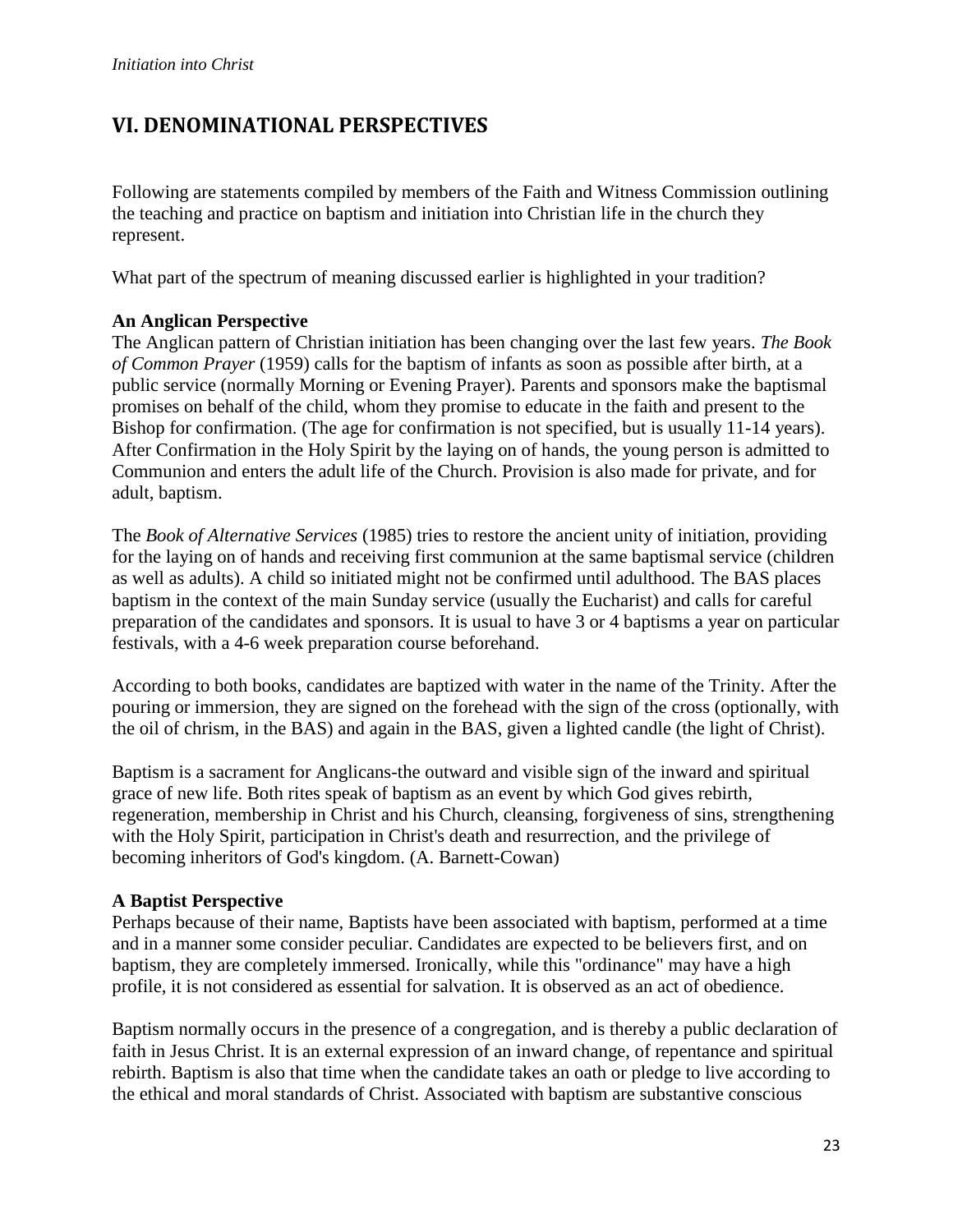decisions which require a high level of spiritual and intellectual maturity. For this reason Baptists do not practice the baptism of infants and young children who cannot conceive what it means to enter into a new relationship with God.

The standard mode of baptism is by immersion. This practice serves as a vivid symbol of death (as one is lowered below the water) and resurrection to new life in Christ (as one is lifted above the water). Baptists believe there is impressive evidence for believer's baptism by immersion in the New Testament and Early Church.

For the very young, who are below the age of accountability, a ceremony of "Presentation of Children and Dedication of Parents" recognizes that they are not excluded from the Christian family. (D. Sydney)

## **A Perspective From The Disciples Of Christ**

The Christian Church (Disciples of Christ) in the United States and Canada came into existence early in the nineteenth century as a movement to re-unite the churches. To achieve this union, Disciples have pleaded for the primacy of the authority of the New Testament in the faith and life of the Church.

Baptism is very important to Disciples who practice believer's baptism uniformly as an immersion in water. While only practising immersion, Disciples have come to accept the sincerity of other communions who practice another form and confer baptism upon infants. Disciples have a service of dedication for Christian parents and their infants and children.

In Disciple congregations it is the ordained minister who most often officiates at a baptism which takes place in an indoor baptistry. However immersions performed by lay people (men and women) are accepted as valid, even though there may be some variance in the spoken baptismal declaration. Disciples are moving toward a more uniform practice but dissimilarities of practice are bound to exist within a Communion where consensus is the closest approach to church regulation.

Disciples do not hold to baptismal regeneration but usually include baptism among the steps authorized by Christ relative to full obedience that eventuates in salvation. It is generally understood by Disciples that baptism precedes participation in the Lord's Supper, although the Lord's Supper is practised in a fully open manner. In general, Disciples believe that "through baptism into Christ we enter into newness of life and are made one with the whole people of God" (*The Design*, 1978). "Baptism creates a bond linking us to the whole people of God" (*Handbook for Today's Disciples*, 1981). (M.L. Breakenridge)

#### **An Eastern Orthodox Perspective**

Baptism within the context of the Orthodox Church is not a sacrament which has validity apart from the life of the Church itself. Thus there are no valid sacraments outside of the Church. Baptism, furthermore, is part of the totality of Christian initiation within that Church. It exists within the development of rites which were to take their normative form by the fourth century and which were described by St. Basil the Great in his Treatise on the Holy Spirit.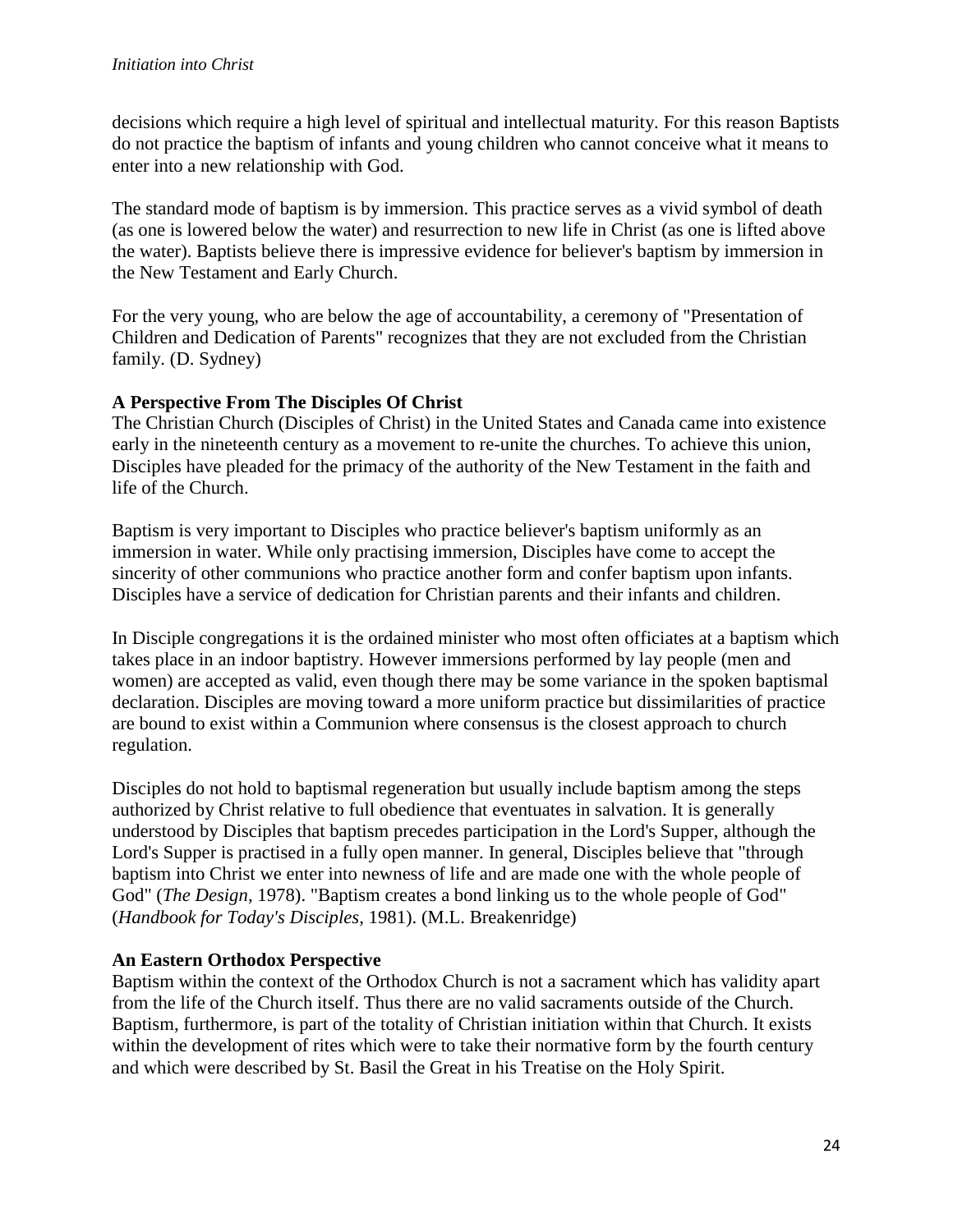Baptism is the washing with water, usually administered by the priest by triple immersion in the name of the Holy Trinity. The rite is preceded by exorcisms, including the turning of the candidate from the west toward the east, symbolizing the movement from darkness to light.

Immediately after the triple immersion, the candidate is chrismated with Holy Oil signifying "the seal of the gift of the Holy Spirit." This anointing is done with oil blessed by the bishop. Whereas the "laying on of hands" and the anointing became the Sacrament of Confirmation in the Western Church, the East clearly retained the unity of the two, seeing baptism as the forgiveness of sin (a washing with water) and incorporation into the body of Christ by a symbolic death. The chrismation effects as well as symbolizes the gift of the Holy Spirit. The integrity of the initiatory events is supported by the fact that the newly baptized and chrismated child or adult is always given Holy Communion directly after entry into the mystery of union with Christ.

Orthodox teaching on baptism was put classically by St. John Chrysostom, one of the great teachers of the Church, when he said:

God takes this nature of ours when it is rusted with the rust of sin, after our faults have covered it with soot and it has lost its beauty, put into it by God in the beginning, and He smelts it anew. He plunges it into the waters as into the smelting furnace but, instead of the flames, He sends forth the grace of the Spirit. Then He brings us forth from the furnace, renewed like newly-moulded vessels, to rival the rays of the sun with our brightness (*Ad illum. catech*, L3). (Fr. Basil Zion)

## **A Lutheran Perspective**

For Lutherans, baptism is the sacrament of initiation into God's community, the Church. Persons are baptized with water in the name of the Trinity. Baptism makes persons members of the priesthood of all believers, a priesthood shared in Jesus Christ.

The benefits of baptism are freedom and reconciliation. In baptism, God forgives sin, delivers from death and the devil, and gives everlasting salvation to all who believe in God's promises. The baptized are joined to the death and resurrection of Jesus Christ, set free from sin and death. Although born children of a fallen humanity, in the waters of baptism we are reborn children of God to inherit eternal life.

Those baptized, their sponsors, and parents (in the case of infants who are baptized) will themselves be believing Christians, willing to profess faith in Christ Jesus, turn away from sins, and confess the faith of the church, and renounce all forces of evil, the devil, and his empty promises.

Lutherans recognize a twofold focus in the process of baptism. Baptism, through water and God's word, imparts faith. Water by itself is only water, but with the Word of God it is lifegiving water which by grace gives new birth through the work of the Holy Spirit. Together with baptism the fourfold gifts of the Holy Spirit are given, the spirit of wisdom and understanding, the spirit of counsel and might, the spirit of knowledge and the fear of the Lord, the spirit of joy in (God's) presence.

Baptism then becomes part of the Christian's daily living. The believer's sinful self, with all its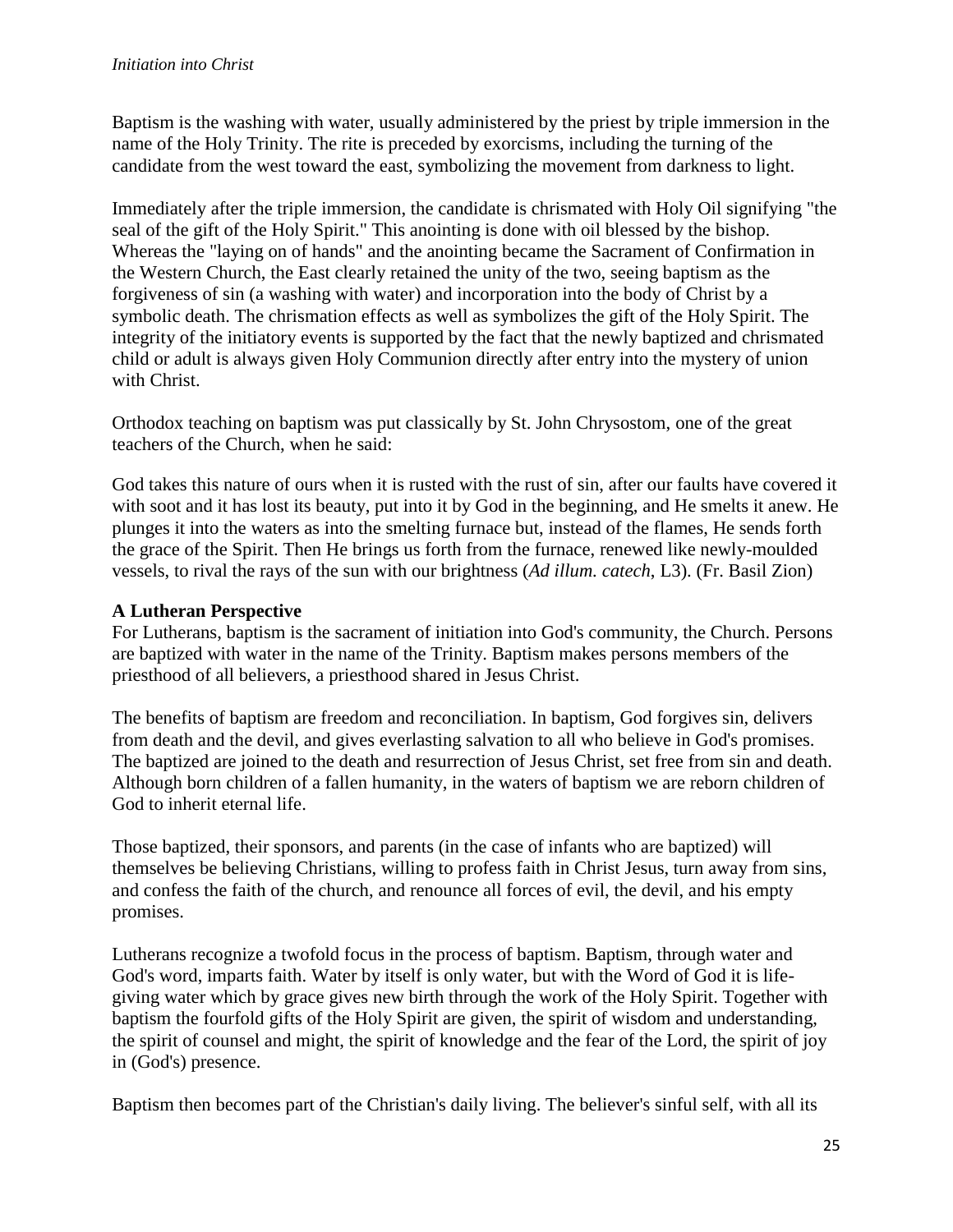wrongful deeds and evil desires, is to be "drowned" through daily repentance. Day after day, therefore, a new self can arise to live with God in righteousness and purity forever. (D. Nevile)

#### **A Mennonite Perspective**

The Anabaptist stream of reform in the sixteenth century focused on an understanding of the church as a covenant community to which persons chose to belong because of their new life in Christ. Those baptismal images which emphasize radical transformation become the theological basis for the practice of adult believers baptism. Baptism was a sign of death to sin, new birth, cleansing from sin and incorporation into the Body of Christ. Baptism by water included the readiness to follow Jesus' way of the cross, even if this meant accepting the baptism of suffering or even of death (Mark 10:38).

For Mennonites today, baptism is the church's and the individual's act of recognizing the Spirit at work calling for persons to identify with Christ and God's coming Kingdom. Baptism is a sign of obedience by which persons testify in a public way to God's grace in their lives and their desire to live as disciples in the world. Choosing to be baptized includes a readiness to participate in mutual admonition and encouragement within a visible community of service, love and peace. It also means involvement in service and ministry in the world.

Because of the indispensable relationship between faith, actions, and baptism, only persons who have reached an age of accountability and who can make responsible choices are considered ready to "own" the faith of the community, even if they have been a part of that community's nurture and care since birth. The actual practice varies but usually includes:

- 1. a time of preparation (for example, joining a class to explore the faith);
- 2. a time of decision-making (An individual decides whether to request baptism; the congregation hears the candidate's testimony and affirms their support and acceptance);
- 3. a worship service in which candidates make a declaration of faith and commitment before the congregation. This is followed by a baptism (pouring, sprinkling or immersion) in the Triune name and reception into membership of the local congregation. (L. Harder)

# **A Presbyterian Perspective**

By the power of the Holy Spirit, God acts through Baptism. It is the sacrament not of what we do but of what God has done for us in Christ. God's grace and our response to it are not lied to the moment of Baptism, but continue and deepen throughout life. Living Faith 7.6.3

Trusting in God's initiative of grace which embraces us and brings us to faith, regardless of our merits or the extent of our understanding, the Presbyterian Church in Canada baptizes infants as well as mature believers. By act of the General Assembly, at least one parent of an infant presented for baptism must profess faith in Jesus Christ. All candidates for baptism are received by act of Session, the group of elders in every congregation which determines when each Sacrament of Baptism will be celebrated.

Baptisms normally take place in Sunday worship as the gathered community upholds candidates in faith and prayer. The Sacrament begins with scriptural warrants and either personal or corporate confession of faith in Christ, followed by parents' vows to nurture their children in the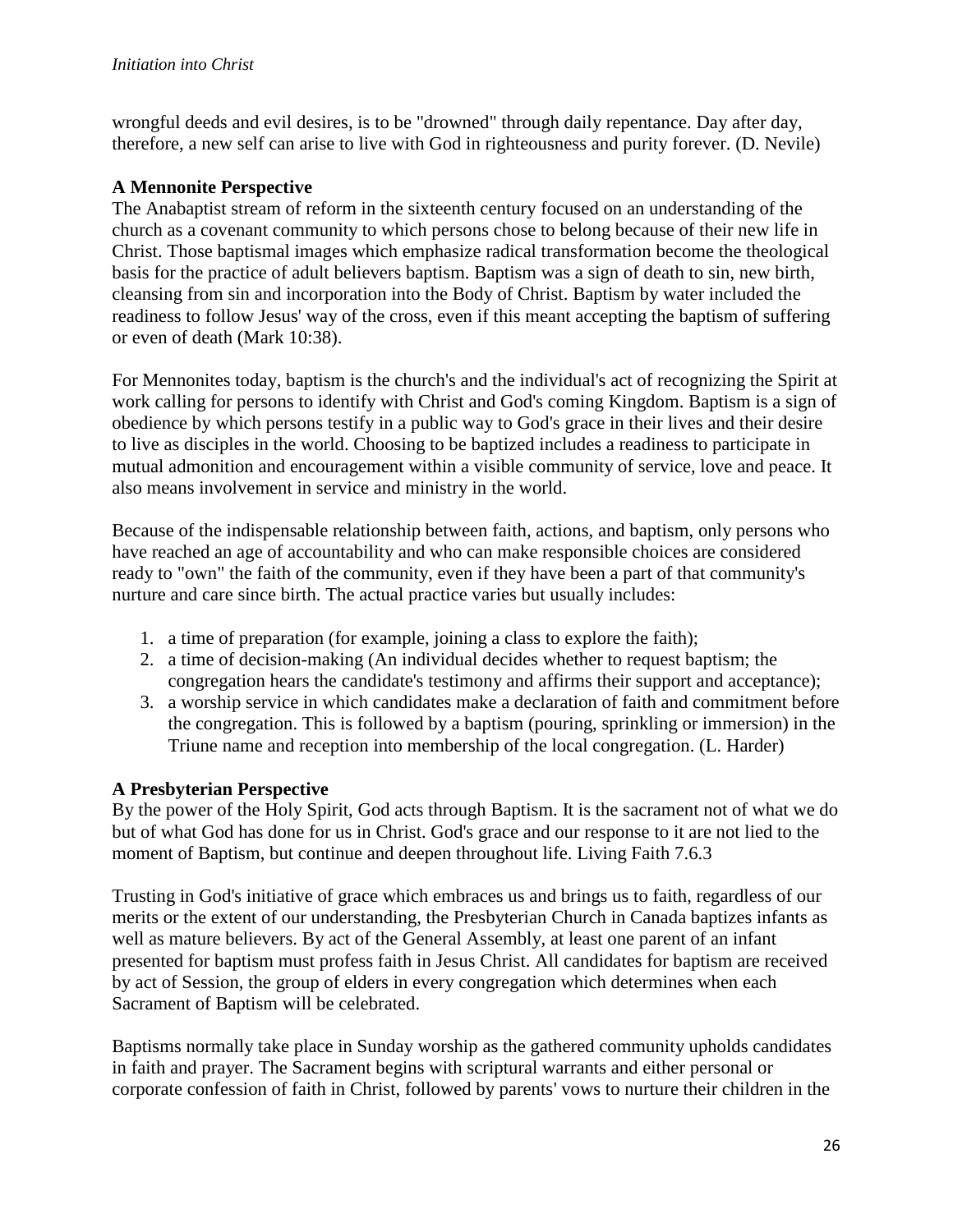ways of Christ's people. The congregation pledges its support to all those to be baptized. Individual candidates are then called by name, baptized with a sprinkling of water in the name of the Trinity, and blessed in prayer and in the laying on of hands by the minister.

Baptismal vows made on behalf of infants are claimed by the individuals when they choose to make a public profession of faith. Adults and adolescents receive instruction in discipleship when they present themselves to make a new profession of their faith in Jesus Christ. At that time, individuals are expected to take up full responsibility within the community of the Church. (N. Cocks)

## **A Reformed Perspective**

The Reformed Church in Canada administers the Sacrament of Baptism both to believing adults and to the children of the faithful. It has always included children in this sacrament for it believes that both the Old and the New Testament teach that children are a part of the family of God. When God made His covenant with Abraham He made it known that children were included in that covenant. Both adults and children were the recipients of God's promises and both received the sign of the covenant, namely circumcision. Women were considered circumcised through the circumcision of their fathers or husbands.

The Reformed Church views Christian baptism in the New Testament as analogous to circumcision in the Old Testament. In both ceremonies, God extends his covenant promises to the children of the faithful. In the New Testament, where Christ represents the New Covenant, both male and female believers received the sign of the New Covenant, baptism.

Whether or not baptized infants claim these promises of God depends upon whether or not they come to the faith in Jesus Christ. Consequently, when the sacrament is administered a great deal of emphasis is put on the faith of the parents and the believing community. Parents promise to "instruct their child in the truth of God's Word and in the way of salvation through Jesus Christ." (W Kroon)

#### **A Perspective From The Religious Society Of Friends (Quakers)**

For more than 300 years, Quakers have affirmed the spiritual nature of the believer's relationship with God. For most Friends this has led to a testimony against the outward use of sacraments, based less upon interpretation of scripture than upon continuing experience. The inward way of the Spirit is not dependent on outward rites, ceremonies or liturgical aids to worship. We believe that the presence of Christ in the midst can be a living experience to all who open themselves to the Spirit of God. Like George Fox, we believe that "Christ has come to teach his people himself," and that this reality cannot be improved through symbolic remembrances.

Entrance into the community of Christ's people requires no outward rite, being known only through trust, obedience, love, knowledge and commitment. To be a member of Christ's body requires an inner transformation of the whole self. Membership in the Religious Society of Friends is either birthright - on the application of parents who are members on behalf of the child - or by application of a convinced adult. The Monthly Meeting appoints a Committee of Clearness which meets with the applicant and reports its findings to the Meeting. If the application is accepted, the new member is informally welcomed at a subsequent Meeting for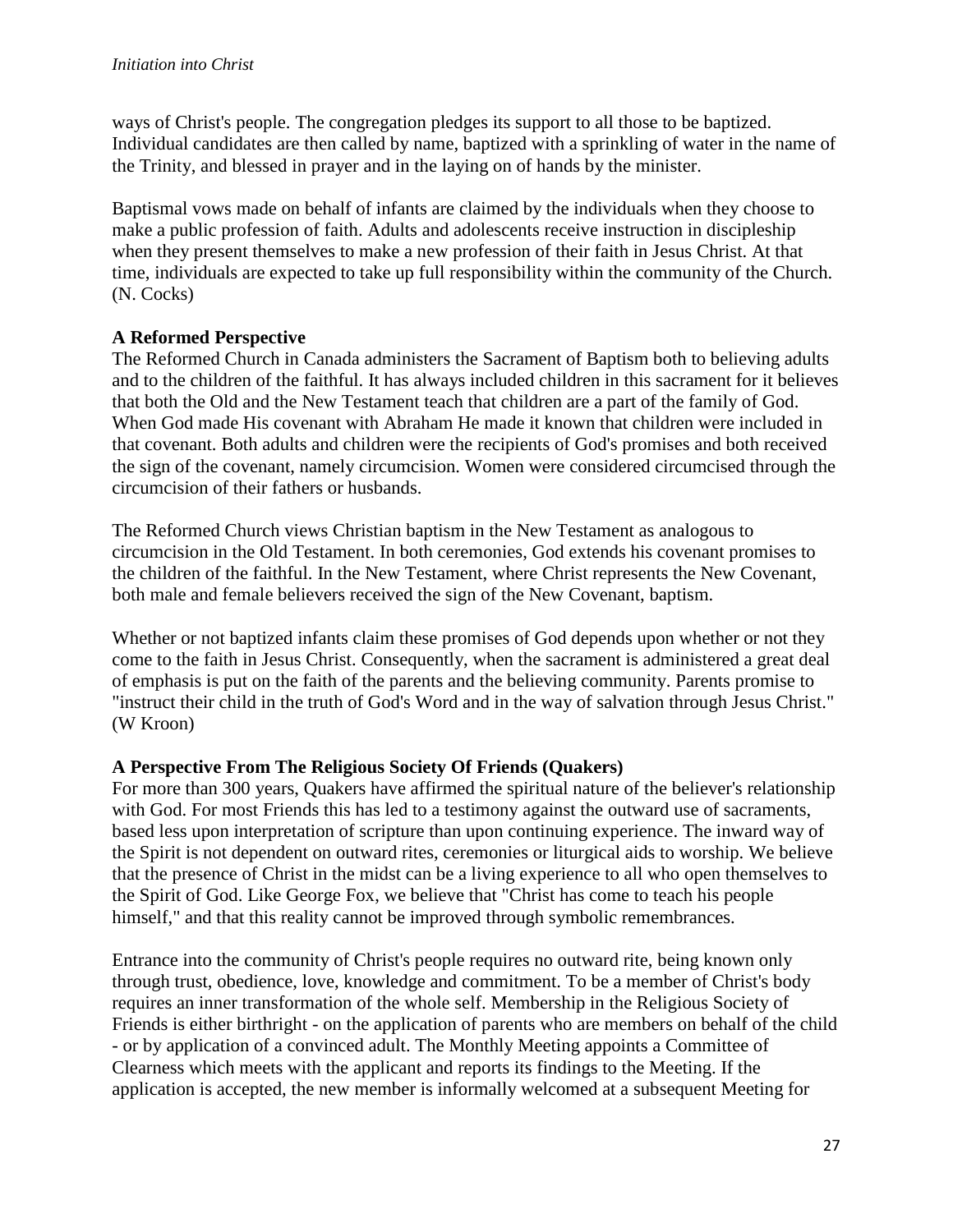Worship.

As Friends we are challenged to move from discussion of outward signs to live sacramentally and to learn a deeper sense of that dedication, incorporation and witness symbolized in the rite of baptism. (A. Thomas)

# **A Roman Catholic Perspective**

A concise statement of the meaning of baptism in the Roman Catholic Church is given in the 1983 *Code of Canon Law*:

Can. 849 Baptism, the gateway to the sacraments, is necessary for salvation, either by actual reception or at least by desire. By it people are freed from sins, are born again as children of God and, made like to Christ by an indelible character, are incorporated into the Church. It is validly conferred only by a washing in real water with the proper form of words.

While asserting the necessity of baptism for salvation, the Code also makes reference to baptism by desire. This allows for the dual affirmation that Christ is the one mediator of salvation and that grace is universally available.

Following the Second Vatican Council, liturgical renewal has emphasized a more scriptural and patristic approach to baptism. A new rite of adult baptism has been prepared and the rite of infant baptism has been revised. In the *Ordo Initiationis ChristianaeAdultorum* (1972), the full initiation (baptism, confirmation, eucharist) of believing adults is presented as the theological and liturgical norm. The restoration of the catechumenate reinforces this perspective.

In the liturgy of baptism, candidates are presented first; then the litany of the saints is prayed. The baptismal water is blessed. A renunciation of Satan, an anointing and a profession of faith follow. The central symbol of baptism is the washing with water and the invocation of the Trinity. Non-verbally, the importance of this rite is communicated by the generous use of water and the care and solemnity with which either immersion or pouring is carried out. After the baptismal washing, additional rites further express the meaning of the sacrament: the presentation of a lighted candle, clothing with a white garment, anointing with chrism. (D. Geernaert)

# **A Salvationist Perspective**

"Of the great Church of the living God we claim, and have ever claimed, that we of the Salvation Army are an integral part and element-a living fruit-bearing branch of the True Vine." So their founders taught; so Salvationists claim today.

Sharing a common experience of spiritual renewal, many of those converted to Christ under the revivalistic ministry of William Booth united, in 1865, in a common mission of evangelism and service to those who had no conscious experience of God's love and grace. This resulted in the birth of The Salvation Army in 1878.

For Salvationists, the Church is composed of all who have responded to God's saving grace, have confessed Jesus Christ as Lord, and have experienced the life-transforming presence of the Holy Spirit. While most Christian fellowships signify entrance into new life through Jesus Christ and union with his people by water baptism, Salvationists do not observe this rite for historical and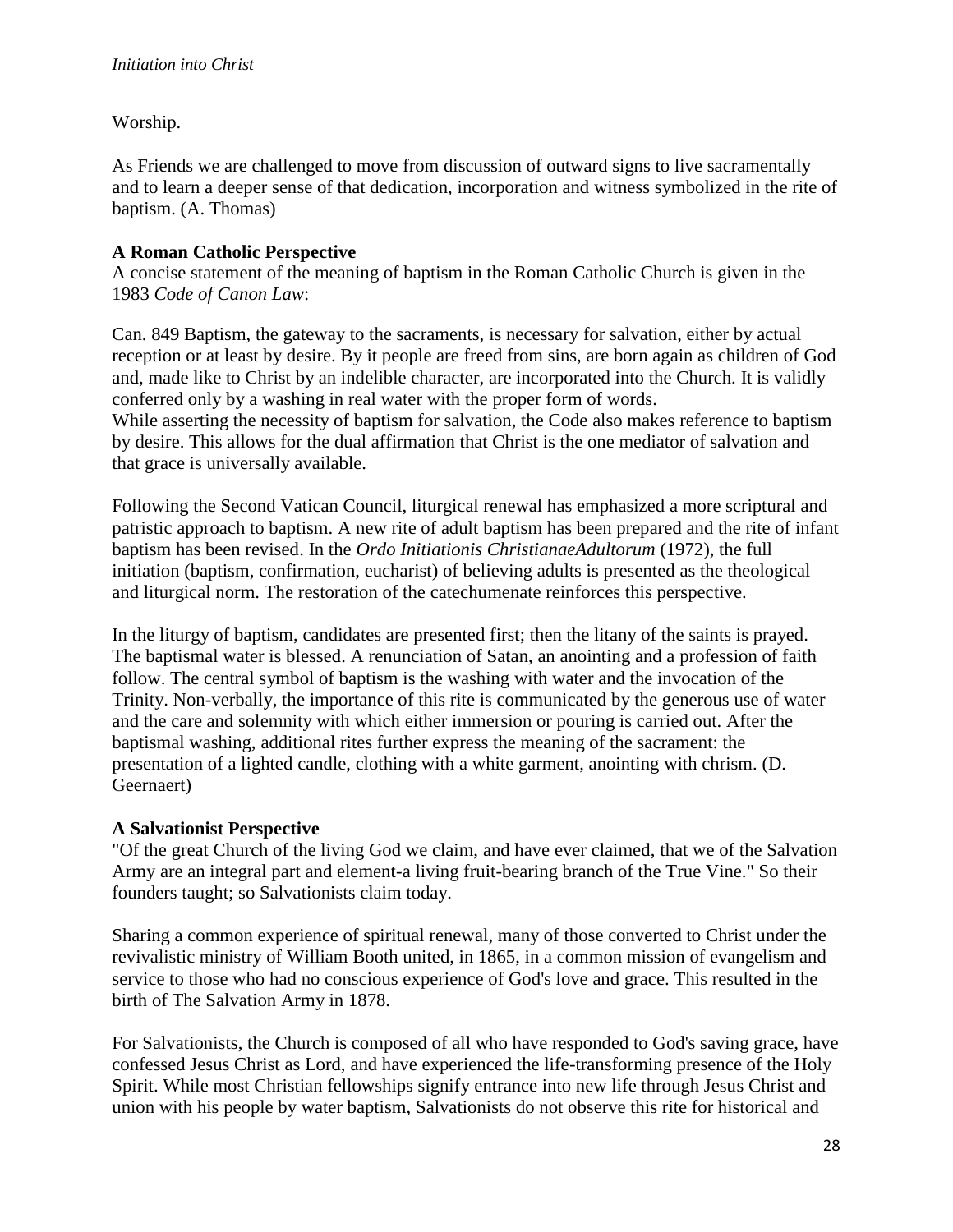#### theological reasons.

Their rejection by the Victorian churches largely excluded them from participation in the sacraments familiar to them. Their diverse views on the significance of sacraments, their acceptance of female leadership, and their total concentration on evangelism were contributory factors. Their personal appropriation of grace received as they responded to the gospel demonstrated to them that sacramental rites were not essential. Their reading of Scripture convinced them that neither Jesus nor the apostles intended to establish any specific rite as an indispensable means of saving grace.

Realizing the need to celebrate and nurture spiritual realities by appropriate symbolic acts, the first Salvationists signified their desire for conversion, commitment, and communion with God by kneeling in the presence of the congregation at a set place of prayer, as Salvationists still do. Following a period of instruction, the early Salvationists, like those of today, were publicly enrolled as soldiers, as a mark of discipleship, under a flag whose colours are symbolic of the redeeming blood of Christ, the refining fire of the Holy Spirit, and the purity of God. When true to this heritage, the worship of Salvationists is marked by simplicity and sincerity, for they believe that holy, sacrificial living is the essence of genuine spiritual worship in the Church of Jesus Christ. (W Wilson)

#### **A Perspective From The United Church**

Baptism is one of the two sacraments in The United Church of Canada and is overseen by the elders and clergy of each pastoral charge. It has traditionally been the first of a three-fold initiation process of baptism, confirmation and first communion. While provision has always been made for adult baptism, the baptism of the children of believers has been more common. This emphasis recalls Jesus' acceptance of children, and signifies the participation of all in the blessings of the New Covenant. To this end, the congregation promises their support as collective sponsors or "god-parents" of the candidates at the time of baptism.

The *Report on Christian Initiation* (1980) and the liturgy, *Baptism and Renewal of Baptismal Faith* (1986), hold to our tradition of "ordered liberty" in worship and reflect current ecumenical understandings. Noteworthy features include:

- 1. more intentional baptism preparation for candidates and congregation;
- 2. the continued importance of celebrating baptism during corporate worship with congregational participation through profession of faith;
- 3. a generous and visible use of water;
- 4. baptism in the name of the Father, Son and Holy Spirit;
- 5. the laying on of hands with prayer for the Holy Spirit;
- 6. the expectation that one's baptismal vows issue in committed witness to the life and mission of the church, and liturgical reaffirmation of baptismal faith.

Increasingly, United Church practice includes the participation of children at the Lord's Table. This builds upon our long-standing commitment to an "open table," and affirms baptism as the primary rite of initiation. (S. Beardsall & W Kerwin)